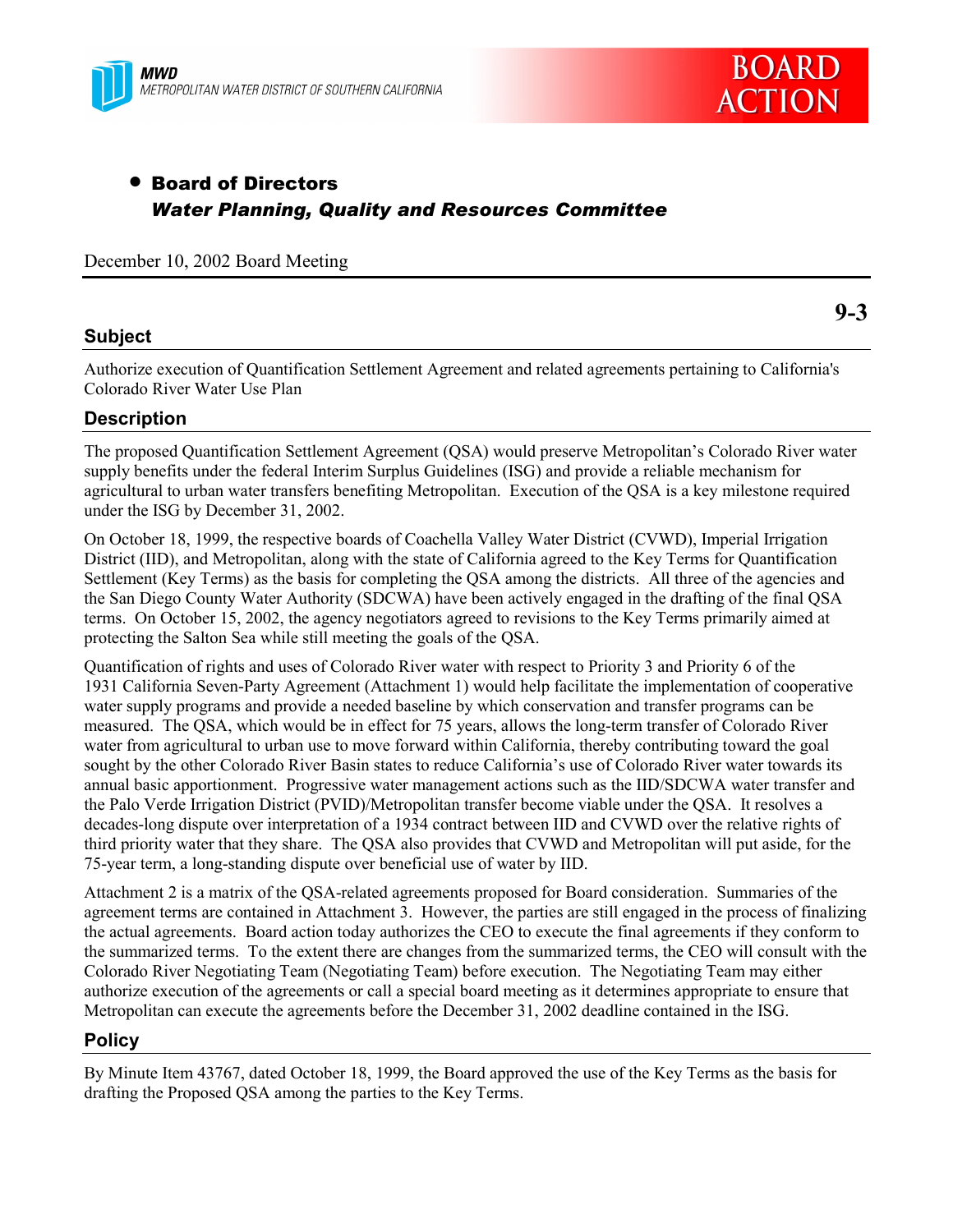By Minute Item 44278, dated December 12, 2000, the Board authorized execution of the joint CVWD, IID, and Metropolitan resolution releasing the proposed QSA, the three basic conserved water Acquisition Agreements, and the Secretarial Implementation Agreement for public review pending resolution of the remaining outstanding issues.

By Minute Item 45056, dated October 22, 2002, the Board ratified the negotiated changes to the QSA as expressed in the "Summary Term Sheet -- Principal QSA Revisions" dated October 15, 2002.

## **California Environmental Quality Act (CEQA)**

As a co-lead agency, Metropolitan's Board certified the Final Program Environmental Impact Report for the QSA on June 24, 2002. Subsequent to that action, negotiations were held among the co-lead agencies (i.e., Metropolitan, CVWD, IID, and SDCWA) to further clarify the terms in the proposed QSA and related agreements. As a result of those negotiations, an Addendum to the QSA Final PEIR was prepared to document the proposed modifications to the proposed QSA and related agreements.

CEQA and State CEQA Guidelines require the preparation of an addendum to a previously certified EIR if changes or additions are necessary, but none of the conditions described in Section 15162 of the State CEQA Guidelines requiring the preparation of a subsequent EIR have occurred (Section 15164 of the State CEQA Guidelines). Instead, the proposed modifications require only minor changes or additions to the evaluation in the certified QSA Final PEIR to make it adequate under CEQA. None of the proposed modifications would cause new significant effects or substantially increase the severity of any previously identified significant effects beyond those effects already disclosed in the certified QSA Final PEIR. In addition, the Board must certify that the Addendum, as in the case of the certified QSA Final PEIR, reflects Metropolitan's independent judgment and analysis.

The Board must adopt the Findings of Fact prior to approval of the QSA and related agreements for any significant effects that the Final PEIR has identified as resulting from implementation of those agreements. As stated in Section 15091 of the State CEQA Guidelines, Metropolitan shall make one or more written findings for each of those significant effects, accompanied by a brief explanation of the rationale for each finding.

In some instances, because it was found that certain significant impacts could not be feasibly mitigated to below a level of significance, the Board must adopt a Statement of Overriding Considerations (Section 15093 of the State CEQA Guidelines) prior to approving the agreements. The Statement of Overriding Considerations concludes that the benefits of the proposed QSA and related agreements substantially outweigh the unavoidable significant adverse effects that would result from project implementation.

CEQA also requires that public agencies adopt a mitigation monitoring and reporting program (MMRP) when they approve a project that contains mitigation measures to reduce or avoid significant environmental effects (Public Resources Code ß 21081.6). The QSA Final PEIR evaluated significant environmental effects and recommended feasible mitigation measures. Hence, feasible mitigation measures were prepared and included in the MMRP and must be adopted by the Board.

The QSA Final PEIR, Responses to Draft PEIR Comments were previously provided. Copies of the Addendum to the QSA Final PEIR, Findings of Fact, Statement of Overriding Considerations, and the MMRP will be available for review in the Executive Secretary's office. Additionally, copies of the documents will be available at Metropolitan's website beginning December 6.

#### CEQA determination for Options #1 and #2 is:

Consider the information contained in the Addendum to the certified 2002 QSA Final PEIR and find that the proposed modifications to the proposed QSA and related agreements do not require preparation of a subsequent EIR pursuant to CEQA; certify that the Addendum reflects Metropolitan's independent judgment and analysis and has been completed in compliance with CEQA; approve the Addendum; and adopt the Findings of Fact, the Statement of Overriding Considerations, and the MMRP for the QSA Final PEIR.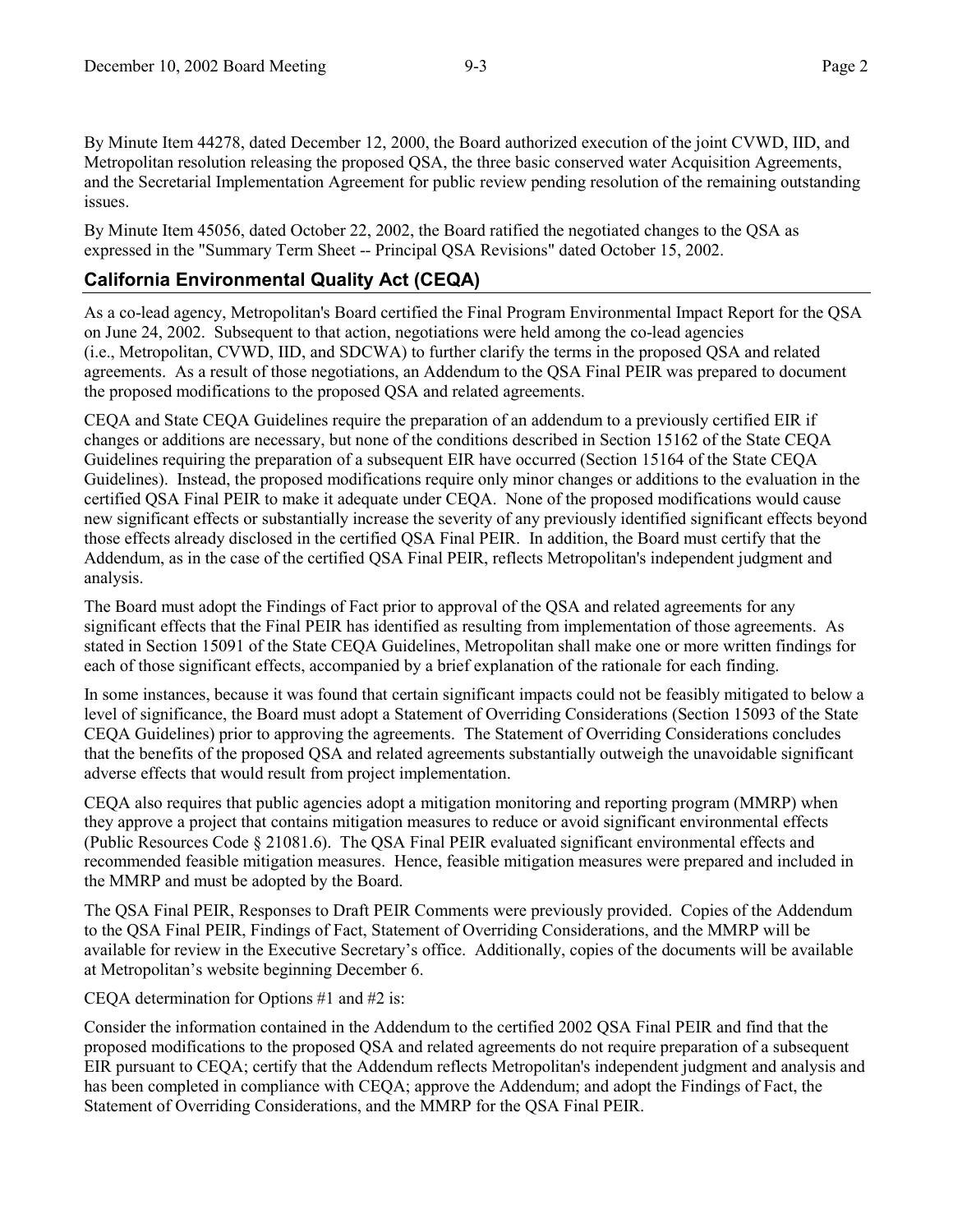## **Board Options/Fiscal Impacts**

#### **Option #1**

#### Adopt the CEQA determination and

- a. Approve the QSA and related agreements and authorize the CEO to execute the finalized QSA and related agreements listed in Attachment 2; and
- b. Authorize the CEO, in consultation with the Board-designated Negotiating Team, discretion to agree to modifications to the agreement terms, which do not materially increase Metropolitan's costs or decrease Metropolitan's supply reliability as necessary to meet the December 31, 2002 QSA execution deadline.

**Fiscal Impact:** The total environmental costs are estimated to be \$60 to \$90 million, of which Metropolitan's share is being negotiated. With the continuation of the ISG, Metropolitan would have access to additional surplus water through 2016 that would not be available if the QSA were not executed. The total value of this water to Metropolitan depends on future hydrology.

#### **Option #2**

Adopt the CEQA determination and provide direction to the CEO regarding the development of an alternative action plan.

**Fiscal Impact:** If the QSA is not executed, there would be as yet unquantified costs to obtain replacement water due to Colorado River supply curtailments resulting from federal suspension of certain provisions of the Interim Surplus Guidelines.

#### **Staff Recommendation**

Option #1

12/3/2002 *Stephen N. Arakawa Date*

*Manager, Water Resource Management*

*Ronald R. Gastelum Chief Executive Officer*

12/3/2002 *Date*

Attachment 1 – Priorities Under the 1931 California Seven-Party Agreement

Attachment 2 - Matrix of Proposed QSA Related Agreements

Attachment 3 - Proposed Agreement Summaries

BLA #1858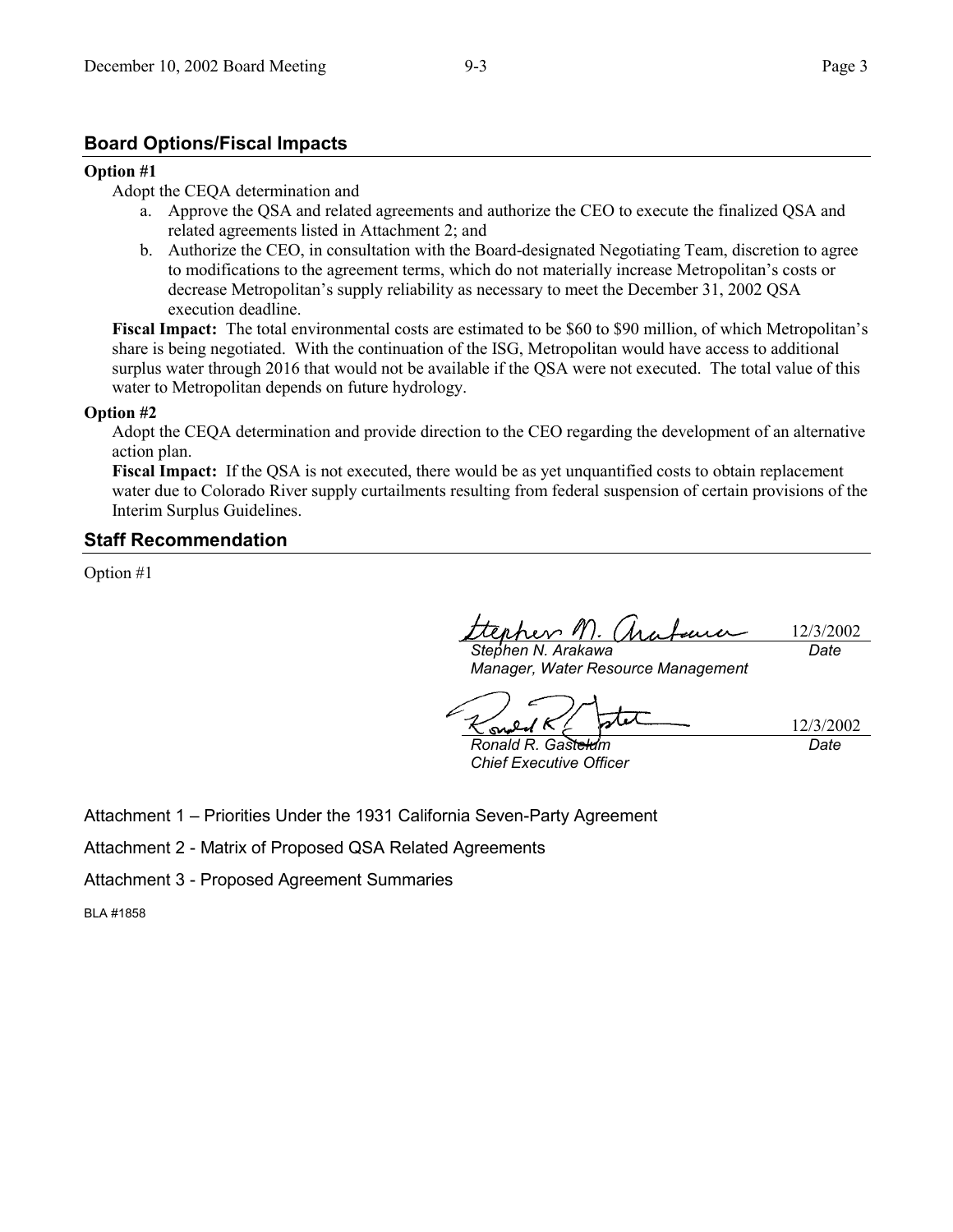# **Priorities Under the 1931 California Seven-Party Agreement**

| <b>Priority</b> | <b>Description</b>                                                                                                                | <b>Acre-Feet</b><br><b>Annually</b> |
|-----------------|-----------------------------------------------------------------------------------------------------------------------------------|-------------------------------------|
| 1               | Palo Verde Irrigation District gross area of 104,500 acres of<br>land on the Palo Verde Valley                                    |                                     |
| $\overline{2}$  | Yuma Project in California not exceeding a gross area of<br>25,000 acres in California                                            |                                     |
| 3(a)            | Imperial Irrigation District and other lands in Imperial and<br>Coachella valleys <sup>1</sup> to be served by All-American Canal | 3,850,000                           |
| 3(b)            | Palo Verde Irrigation District - 16,000 acres of land on the<br>Lower Palo Verde Mesa                                             |                                     |
| $\overline{4}$  | Metropolitan Water District of Southern California for use on<br>coastal plain                                                    | 550,000                             |
|                 | <b>Subtotal</b>                                                                                                                   | 4,400,000                           |
| 5(a)            | Metropolitan Water District of Southern California for use on<br>coastal plain                                                    | 550,000                             |
| 5(b)            | Metropolitan Water District of Southern California for use on<br>coastal plain <sup>2</sup>                                       | 112,000                             |
| 6(a)            | Imperial Irrigation District and other lands in Imperial and<br>Coachella valleys to be served by the All American Canal          | 300,000                             |
| 6(b)            | Palo Verde Irrigation District - 16,000 acres of land on the<br>Lower Palo Verde Mesa                                             |                                     |
|                 | <b>Total</b>                                                                                                                      | 5,362,000                           |
| $\overline{7}$  | Agricultural use in the Colorado River Basin in California                                                                        |                                     |

<sup>&</sup>lt;sup>1</sup> The Coachella Valley Water District now serves Coachella Valley.

 $\overline{a}$ 

 $2$  In 1946, the City of San Diego, the San Diego County Water Authority, Metropolitan, and the Secretary of the Interior entered into a contract that merged and added the City and County of San Diego's rights to storage and delivery of Colorado River water to the rights of Metropolitan. The conditions of that agreement have since been satisfied.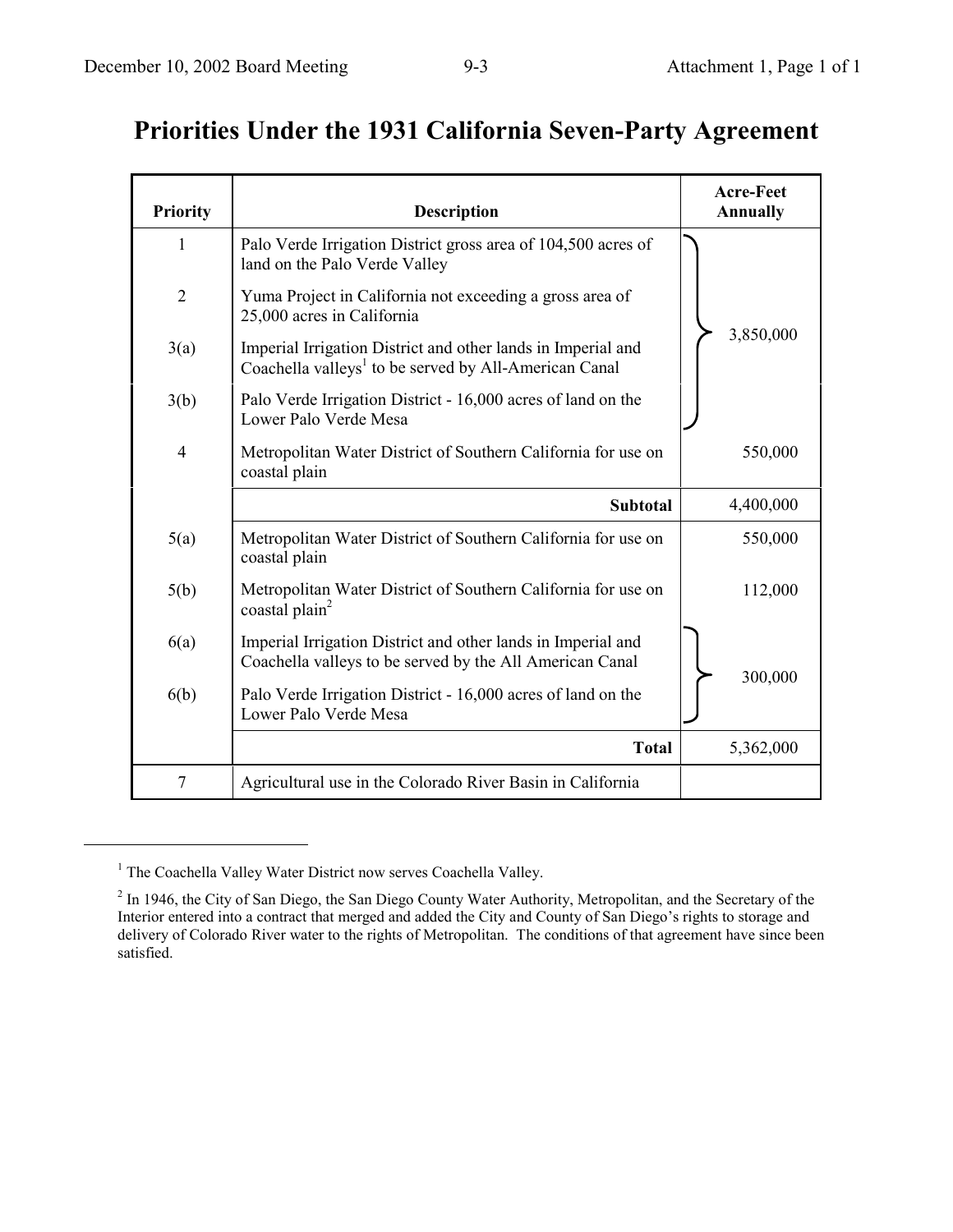## **Matrix of Proposed Quantification Settlement Agreement Related Agreements**

| <b>Proposed Agreement</b>                                                                 | <b>Signatories</b>                                   | <b>Description of Significant Provisions</b>                                                                                                                                                                                                                                                                                                                                                                                                                                                                    |
|-------------------------------------------------------------------------------------------|------------------------------------------------------|-----------------------------------------------------------------------------------------------------------------------------------------------------------------------------------------------------------------------------------------------------------------------------------------------------------------------------------------------------------------------------------------------------------------------------------------------------------------------------------------------------------------|
| <b>Quantification Settlement</b><br>1.<br><b>Agreement</b>                                | Metropolitan,<br>CVWD, IID                           | Establishes Colorado River water budgets for CVWD, IID, and Metropolitan and provides for specific<br>conserved water acquisitions, other water supply arrangements, Colorado River Interim Surplus<br>Guidelines, and an inadvertent water use overrun and payback program.                                                                                                                                                                                                                                    |
| <b>Secretarial Implementation</b><br>2.<br>Agreement                                      | Metropolitan,<br>DOI,<br>CVWD, IID,<br><b>SDCWA</b>  | Obligates the Secretary of the Interior to deliver Colorado River water in the manner set forth in the<br>Quantification Settlement Agreement during its term.                                                                                                                                                                                                                                                                                                                                                  |
| <b>BA/BO/Conservation</b><br>3.<br><b>Agreement</b>                                       | Metropolitan,<br>USBR,<br>CVWD, IID,<br><b>SDCWA</b> | Provides a voluntary species conservation program to meet the requirements for the issuance of<br>incidental take authorizations for the impacts to listed species in the IID and Salton Sea areas that may<br>result from activities of IID, CVWD, SDCWA, and Metropolitan related to implementation of water<br>conservation projects identified in the Quantification Settlement Agreement.                                                                                                                  |
| <b>Environmental Cost Sharing</b><br>4.<br><b>Agreement</b>                               | Metropolitan,<br>IID, CVWD,<br><b>SDCWA</b>          | Provides for the division of the environmental costs associated with the Quantification Settlement<br>Agreement, including review, mitigation, and litigation.                                                                                                                                                                                                                                                                                                                                                  |
| <b>IID/Metropolitan Acquisition</b><br>5.<br>Agreement                                    | Metropolitan,<br><b>IID</b>                          | Provides Metropolitan with a right of first refusal to acquire up to 100,000 AFY of conserved water<br>made available by IID to CVWD that CVWD elects not to acquire, plus Metropolitan option to acquire<br>from IID a total of an additional 10,000 AF of conserved water.                                                                                                                                                                                                                                    |
| 6. Amendment To<br><b>IID/Metropolitan 1988</b><br>Agreement                              | Metropolitan,<br>IID                                 | Extends the term of the 1988 Water Conservation Agreement for up to 110,000 AFY from<br>September 30, 2033 to December 31, 2041, or 270 days beyond the termination of the Quantification<br>Settlement Agreement, which would be up to 75 years, whichever is later, plus any extension<br>applicable under the 1988 Water Conservation Agreement.                                                                                                                                                             |
| 7.<br><b>Amendment to</b><br><b>IID/Metropolitan/PVID/CVWD</b><br>1989 Approval Agreement | Metropolitan,<br>IID, PVID,<br><b>CVWD</b>           | Amends the provisions governing reductions in use by Metropolitan of water conserved by IID under<br>the 1988 Water Conservation Agreement to provide for reductions in use by Metropolitan of up to<br>20,000 AF per year to offset a shortfall of water available to CVWD if its needs cannot be met through<br>Priority 6. Deletes IID flexibility to modify the scope/substitute projects currently implemented.<br>Amends administrative provisions to conform to the Quantification Settlement Agreement. |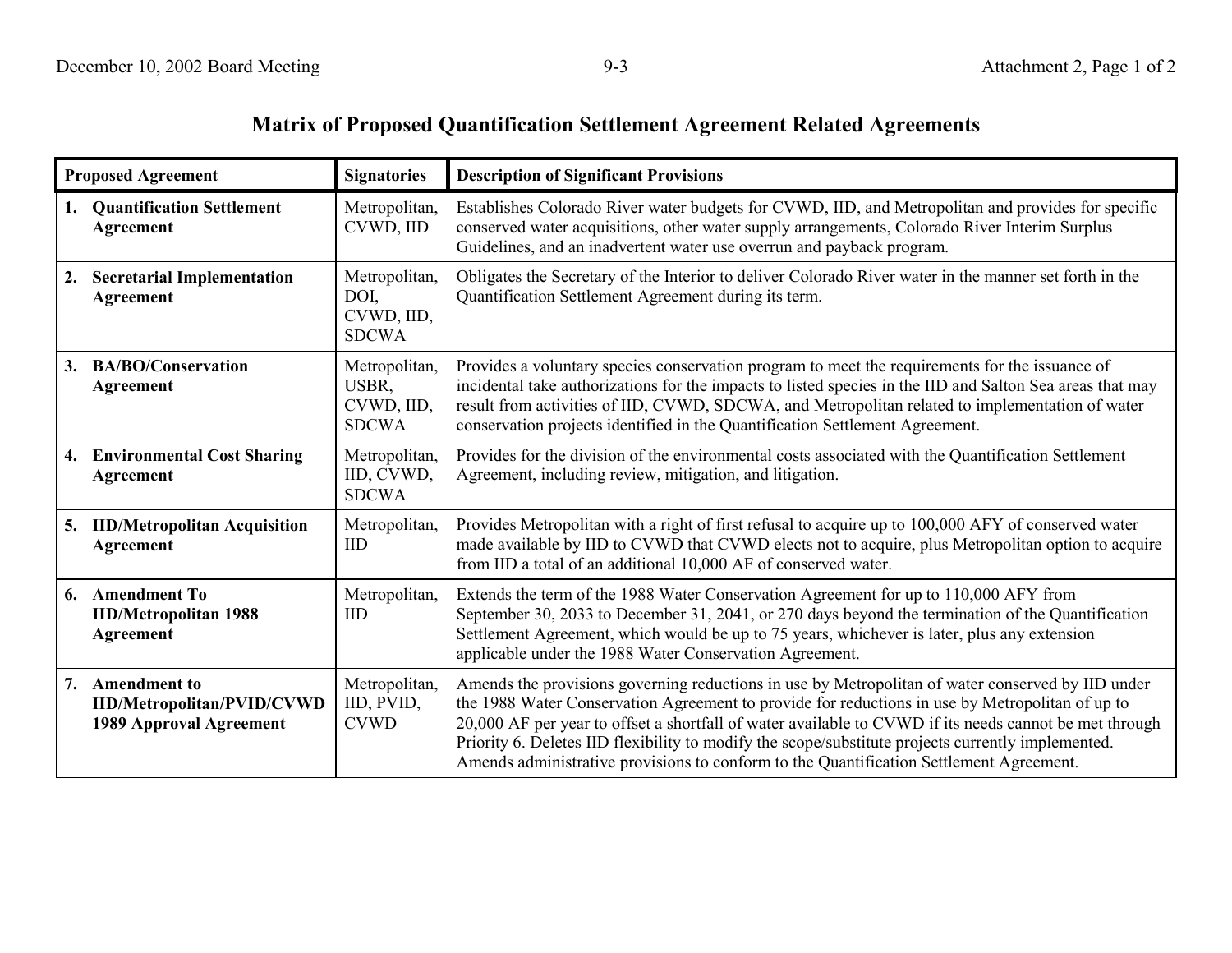| <b>Proposed Agreement</b>                                                                                        | <b>Signatories</b>                         | <b>Description of Significant Provisions</b>                                                                                                                                                                                                                                                                                                                                                                                                                                                                                                         |
|------------------------------------------------------------------------------------------------------------------|--------------------------------------------|------------------------------------------------------------------------------------------------------------------------------------------------------------------------------------------------------------------------------------------------------------------------------------------------------------------------------------------------------------------------------------------------------------------------------------------------------------------------------------------------------------------------------------------------------|
| 8. Amendment to<br>Metropolitan/CVWD 1989<br><b>Supplemental Agreement</b>                                       | Metropolitan,<br><b>CVWD</b>               | Extends the term of the 1989 Supplemental Agreement to December 31, 2041, or 270 days beyond the<br>termination of the Quantification Settlement Agreement, whichever is later. Eliminates the 450,000 AF<br>limitation on CVWD's use of Colorado River water as defined in the 1989 Supplemental Agreement<br>for the term of the amendment.                                                                                                                                                                                                        |
| Metropolitan/SDCWA<br>9.<br><b>Exchange Agreement</b><br><b>Amendment Incl. SDCWA</b><br><b>Waiver of Rights</b> | Metropolitan,<br><b>SDCWA</b>              | Requires Metropolitan to exchange 10,000 AF of conserved water with SDCWA subject to SDCWA<br>arranging through the Secretary for the delivery of such water to Metropolitan's Colorado River<br>Aqueduct intake facilities. Metropolitan to make available to SDCWA up to 390,000 AF of water over<br>a 15-year period on a schedule determined by Metropolitan to the extent an equivalent amount of water<br>is made available to Metropolitan from the PVID agreement with SDCWA paying a proportionate<br>share of Metropolitan's program cost. |
| 10. CVWD/Metropolitan<br><b>Acquisition Agreement</b>                                                            | Metropolitan,<br><b>CVWD</b>               | Grants Metropolitan options to conserved water made available by IID to CVWD if not used by<br>CVWD. Requires Metropolitan to reimburse CVWD for a portion of its costs associated with its<br>acquisition of the second 50,000 AF from IID. After 2046, Metropolitan to provide up to 50,000 AF of<br>replacement water annually for use by CVWD.                                                                                                                                                                                                   |
| 11. 35,000 AFY Transfer and<br><b>Exchange Agreement</b>                                                         | Metropolitan,<br><b>CVWD</b>               | Requires Metropolitan to transfer 35,000 AFY of its SWP entitlement to CVWD. CDWR would<br>deliver 35,000 AFY of CVWD's SWP entitlement water to Metropolitan at the Devil Canyon Afterbay;<br>in return, Metropolitan would exchange 35,000 AFY of Colorado River water to CVWD for its use.                                                                                                                                                                                                                                                        |
| 12. IID/CVWD/Metropolitan/CDW<br><b>R</b> Interim Surplus Guidelines<br>Agreement                                | Metropolitan,<br>CVWD, IID,<br><b>CDWR</b> | Requires each party to support, to the extent requested by Metropolitan, the extension of the Interim<br>Surplus Guidelines beyond a fifteen-year period of time as provided in the Quantification Settlement<br>Agreement so long as such extension does not materially reduce the amount of water available to the<br>Parties under the water budgets established in the Quantification Settlement Agreement.                                                                                                                                      |
| 13. 100,000 AFY Transfer and<br><b>Exchange Agreement</b>                                                        | Metropolitan,<br>CVWD,<br><b>DWA</b>       | Provides for a 100,000 AFY transfer and exchange. The Parties to this proposed program<br>(Metropolitan, CVWD, and Desert Water Agency) are to meet in good faith to conclude negotiations.                                                                                                                                                                                                                                                                                                                                                          |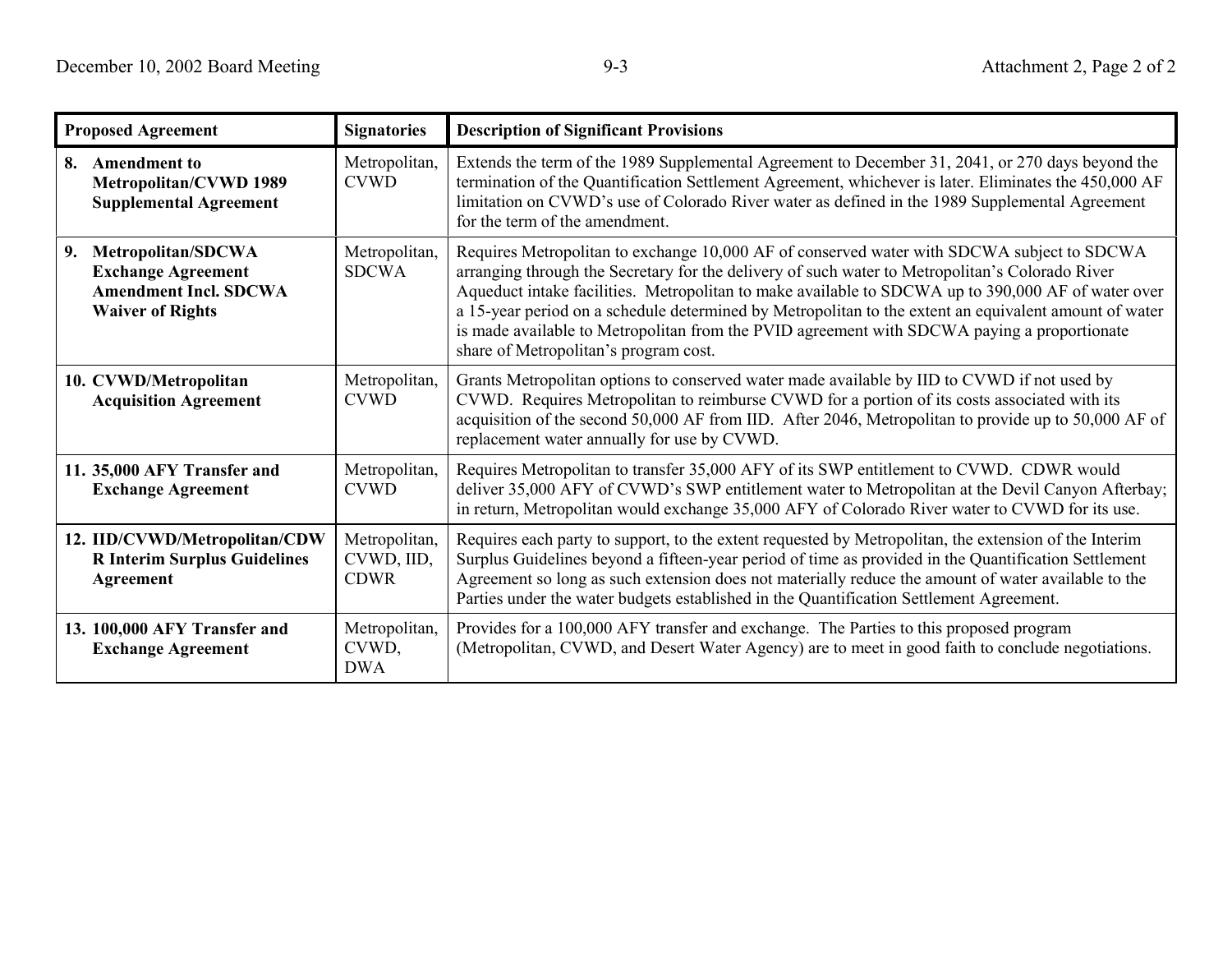## **Proposed Major Terms of 1. Quantification Settlement Agreement among Imperial Irrigation District, Coachella Valley Water District, and Metropolitan**

#### **Basic Provisions**

- 1. Set aside longstanding disputes regarding the priority, use and transfer of Colorado River water in California.
- 2. Establish Colorado River water budgets for the agencies, provides for specific conserved water acquisitions, other Colorado River water supply arrangements, Colorado River Interim Surplus Guidelines (ISG), and a Colorado River water use/overrun and payback program.
- 3. Facilitate other agreements and actions that will maintain certainty and reliability of Colorado River water supplies available and assist in meeting water demands.

#### **Water Transfer Provisions**

- 4. Provide for Imperial Irrigation District's Priority 3a annual consumptive use entitlement to be capped at 3.1 million acre-feet (maf) less:
	- a. conserved water made available for use by others, and
	- b. up to 11,500 acre-feet (af) forborne for holders of miscellaneous and Indian present perfected rights;

plus any water made available from the All American and Coachella Canal lining projects in accordance with the terms of the proposed Allocation Agreement, and subject to adjustment pursuant to the proposed Inadvertent Overrun and Payback Program implementation.

- 5. Require IID to forebear annual use under Priority 6a:
	- a. first, 38,000 af to Metropolitan, and
	- b. after its use of 63,000 af, then 119,000 af to Coachella Valley Water District.
- 6. Specify that IID's use and conservation of water is to:
	- a. assure achievement of Salton Sea salinity goals for the first 15 years, and
	- b. satisfy resource agency approval requirements while making conserved water available for the entire quantification period.
- 7. Provide for CVWD's Priority 3a annual consumptive use entitlement to be capped at 330,000 af less:
	- a. conserved water made available from the lining of the Coachella Canal in accordance with the proposed Allocation Agreement, and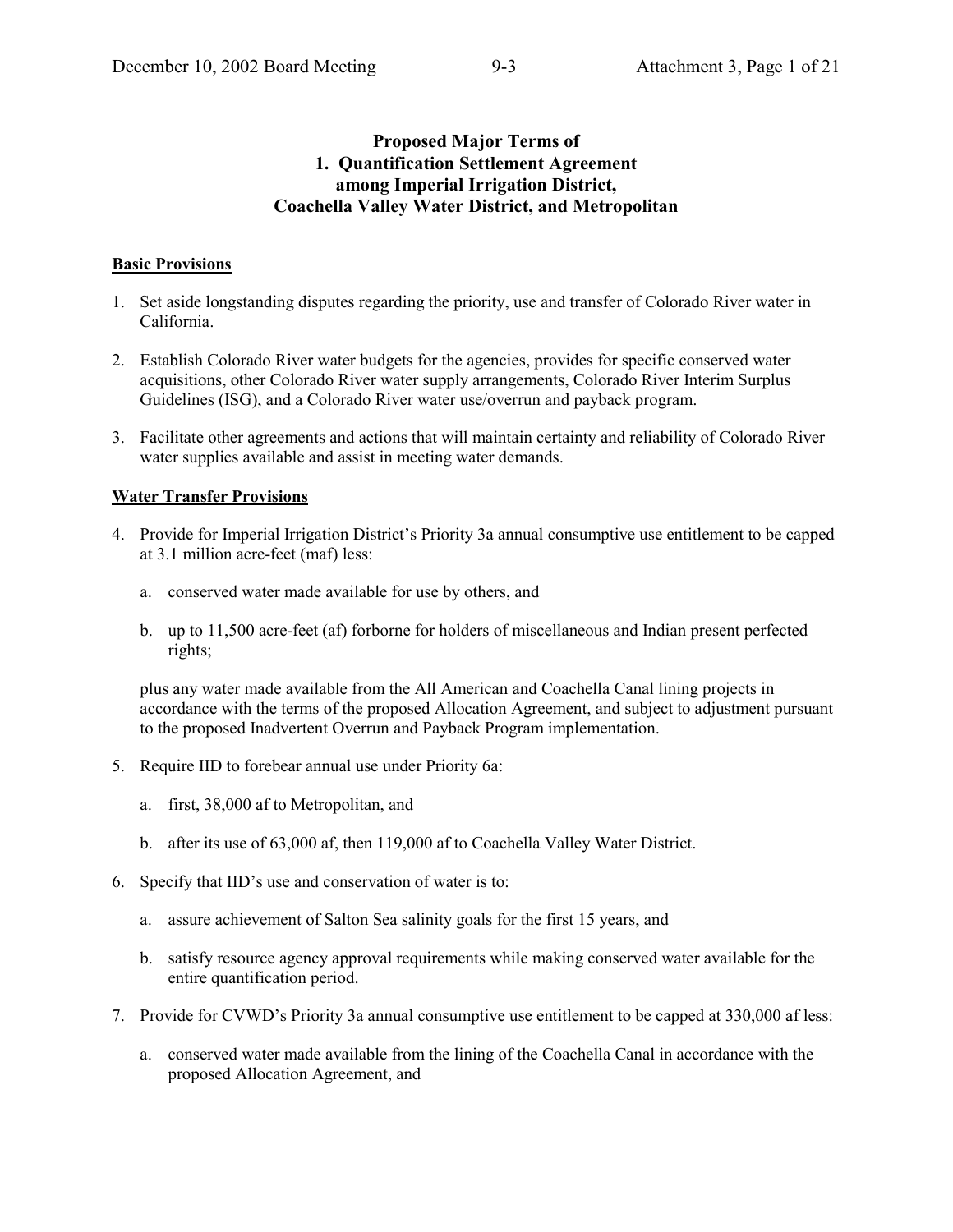b. up to 3,000 af forborne for holders of miscellaneous and Indian present perfected rights;

subject to adjustment pursuant to the proposed Inadvertent Overrun and Payback Program implementation.

- 8. Require CVWD to forebear annual use under Priority 6a:
	- a. first, 38,000 af to Metropolitan, and
	- b. second, 63,000 af to IID,

before its use of 119,000 af.

- 9. Require Metropolitan and IID, however, to forebear use of Priority 6a water in any year from 2008 through 2018, in an amount up to the amount of conserved water to be acquired that year by CVWD from IID. The aggregate amount of Priority 6a water to be made available to CVWD from 2008 through 2018 under this provision would not exceed 160,000 af, and this water would be available in lieu of a like amount of conserved water from IID, which water would remain available to IID for irrigation purposes, contributing to the maintenance of Salton Sea salinity levels. Should additional Priority 6a water or Priority 7 water be available to CVWD in any year, CVWD would forebear use of such water to permit such water to be made available to Metropolitan and then IID, in the amounts which Metropolitan and IID had forborne that year.
- 10. Specify that CVWD and Metropolitan would each have the exclusive right to use half of any water below 420,000 af unused by Palo Verde Irrigation District (PVID) and the Yuma Project (Reservation Division), and be responsible for repayment of half of any use by PVID and the Yuma Project (Reservation Division) in excess of 420,000 af in a year prior to 2018, with Metropolitan having the exclusive right and being solely responsible for repayment beginning in 2018.
- 11. Provide for Metropolitanís Priorities 4 and 5 entitlement to be capped at 550,000 af and 662,000 af respectively, less an amount forborne for use by holders of present perfected rights in excess of the amounts forborne by IID and CVWD, plus any amount of Colorado River water acquired from:
	- a. IID or CVWD, or
	- b. anyone as long as such acquisition does not materially reduce the water available to IID and/or CVWD, and

subject to adjustment pursuant to the proposed Inadvertent Overrun and Payback Program implementation.

- 12. Specify, in addition, that IID and CVWD would not object to consumptive use by Metropolitan of water saved by other Colorado River water arrangements, e.g., the Palo Verde Land Management, Crop Rotation, and Water Supply Program.
- 13. Limit CVWD's use of Colorado River water outside of its Improvement District No. 1 other than for direct and in lieu groundwater recharge, and require CVWD to use its best efforts to utilize Colorado River water to address the groundwater overdraft problem in Improvement District No. 1 and implement a program designed to achieve safe yield within Improvement District No. 1 by year 30 of the quantification period.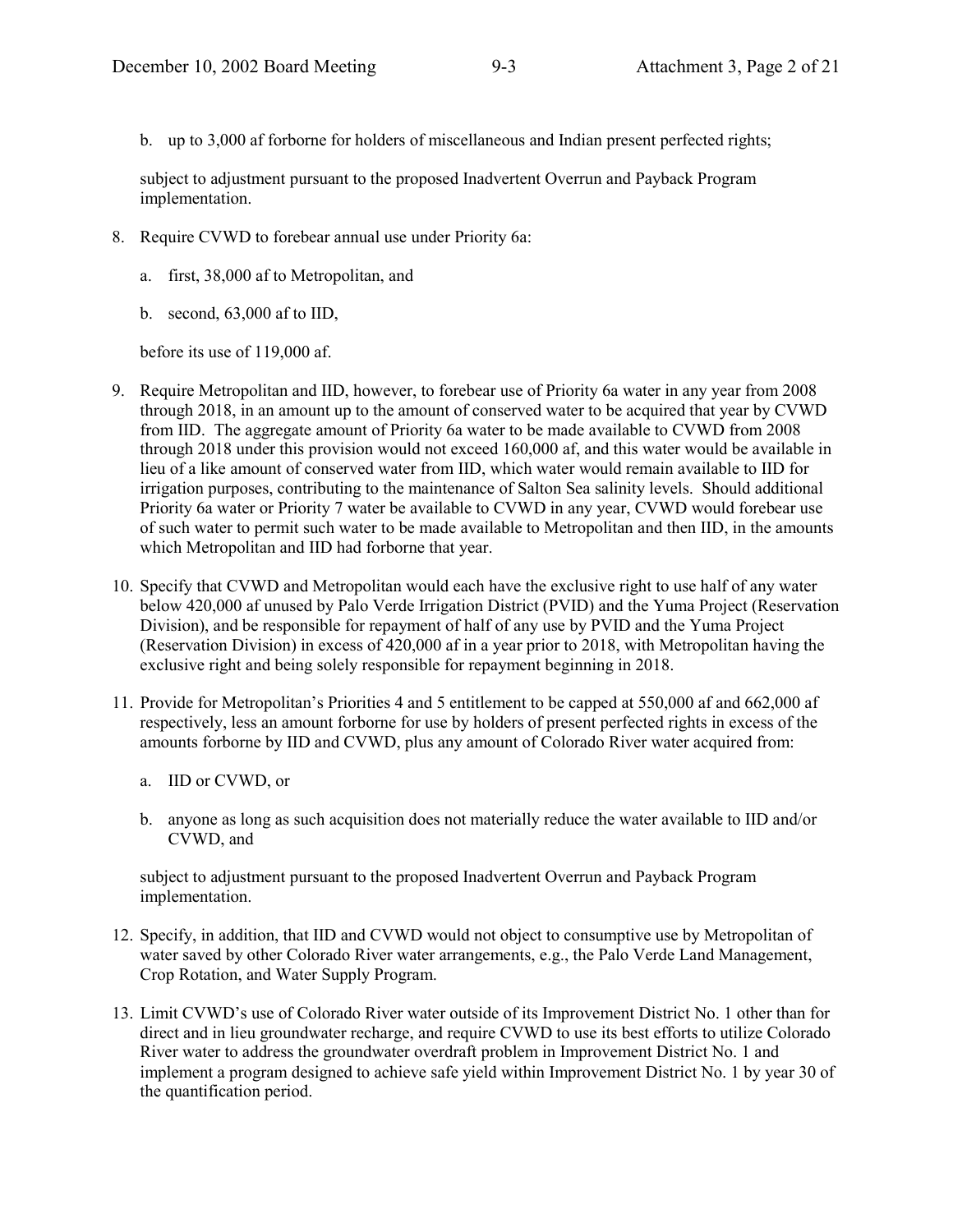14. Require Metropolitan to assume responsibility for any required payback of use of water by IID and CVWD resulting from a reduction in the availability of Priority 3a water due to the ISG. Metropolitan's aggregate payback obligation would be limited to an amount equal to the aggregate amount of surplus water used by Metropolitan under Full Domestic Surplus and/or Partial Domestic Surplus conditions.

## **Termination Provisions**

15. Provide for IID to give notice:

- a. within 90 days after the  $265<sup>th</sup>$  day following the Agreement's effective date of its determination whether the resource agency approvals would unduly burden its operations thereby resulting in IID terminating the Agreement, and
- b. 12 months in advance of a condition that would result in termination of the 1998 IID/San Diego County Water Authority Transfer Agreement.

16. Specify that a Party is to give:

- a. 12 months' notice of any permissible withdrawal of support of the Environmental Cost Sharing Agreement that would result in a discontinued expected or unexpected environmental cost funding obligation, and
- b. notice of any threatened or pending litigation seeking a stop to a transfer and require good faith negotiation of a joint defense agreement with respect to such litigation.
- 17. Give the Parties a one-year opportunity to:
	- a. fix the unduly burdensome aspects of the resource agency approvals identified by IID,
	- b. cure the condition that would result in termination of the 1998 IID/SDCWA Transfer Agreement,
	- c. fund all expected or unexpected environmental mitigation costs attributable to the implementation of the Agreement, if or to the extent that funding or other relief is not available from insurance or becomes unavailable pursuant to federal or state action.
- 18. Provide for all transfers other than those that are the subject of a transfer stoppage to continue for 12 months while the Parties seek to overturn the transfer stoppage.
- 19. Specify an Agreement termination date of the earlier of:
	- a. December 31, 2003 if the conditions precedent described below are not satisfied or waived by December 31, 2002,
	- b. the day on which early termination becomes effective based on one of the events described in items 15 to 17 above,
	- c. the date on which the Inadvertent Overrun and Payback Program terminates, or
	- d. December 31 of year 75 of the quantification period.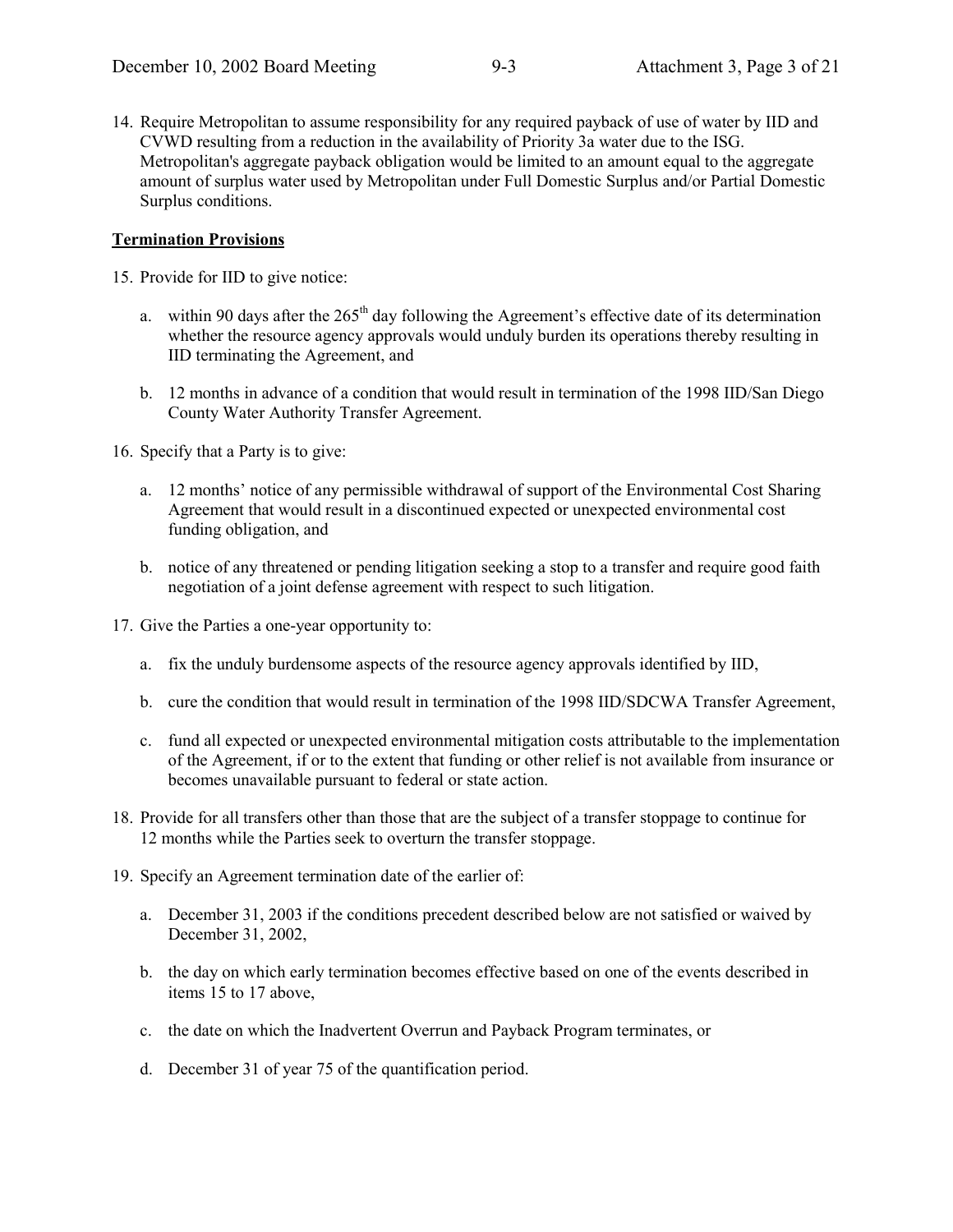#### **Other Major Provisions**

20. Condition certain Metropolitan, IID, and CVWD obligations to the satisfaction of:

- a. completion of environmental review of the Implementation Agreement, the Inadvertent Overrun and Payback Program, the Quantification Settlement Agreement, the ISG, the IID Water Conservation and Transfer Project, IID's Priority 3a cap, the All American and Coachella canal lining projects, and the CVWD groundwater recharge project; and
- b. finalization of permits, approvals, authorizations, opinions, assessments, and agreements under the federal and state endangered species acts, and other environmental resource protection laws to implement the IID Water Conservation and Transfer Project and the IID Priority 3a cap.
- 21. Condition certain Metropolitan, IID, and CVWD obligations to the satisfaction or waiver of:
	- a. adoption by the Bureau of Reclamation (Reclamation) of an Inadvertent Overrun and Payback Program to be implemented for 30 years without material change,
	- b. effectiveness of the ISG,
	- c. agreement by PVID to:
		- (1) waive any call rights on All American and Coachella canal lining project conserved water,
		- (2) limit use on the PVID mesa,
		- (3) forego any rights to Priority 6b water, and
		- (4) execute the amendment to the 1989 Approval Agreement,
	- d. execution of the:
		- (1) IID/CVWD Acquisition Agreement,
		- (2) IID/Metropolitan Acquisition Agreement,
		- (3) CVWD/Metropolitan Acquisition Agreement, and
		- (4) Metropolitan/CVWD Transfer and Exchange Agreement,
	- e. effectiveness of the:
		- (1) State Water Resources Control Board order containing findings and conclusions contemplated under the IID/Metropolitan/CVWD/SDCWA Protest Dismissal Agreement and IID compliance with the order,
		- (2) 1998 IID/SDCWA Transfer Agreement, as amended,
		- (3) IID/Metropolitan/CVWD/SDCWA Environmental Cost Sharing Agreement,
		- (4) PVID/Metropolitan Land Management, Crop Rotation, and Water Supply Program Agreement and the Metropolitan/landowners Land Agreements, and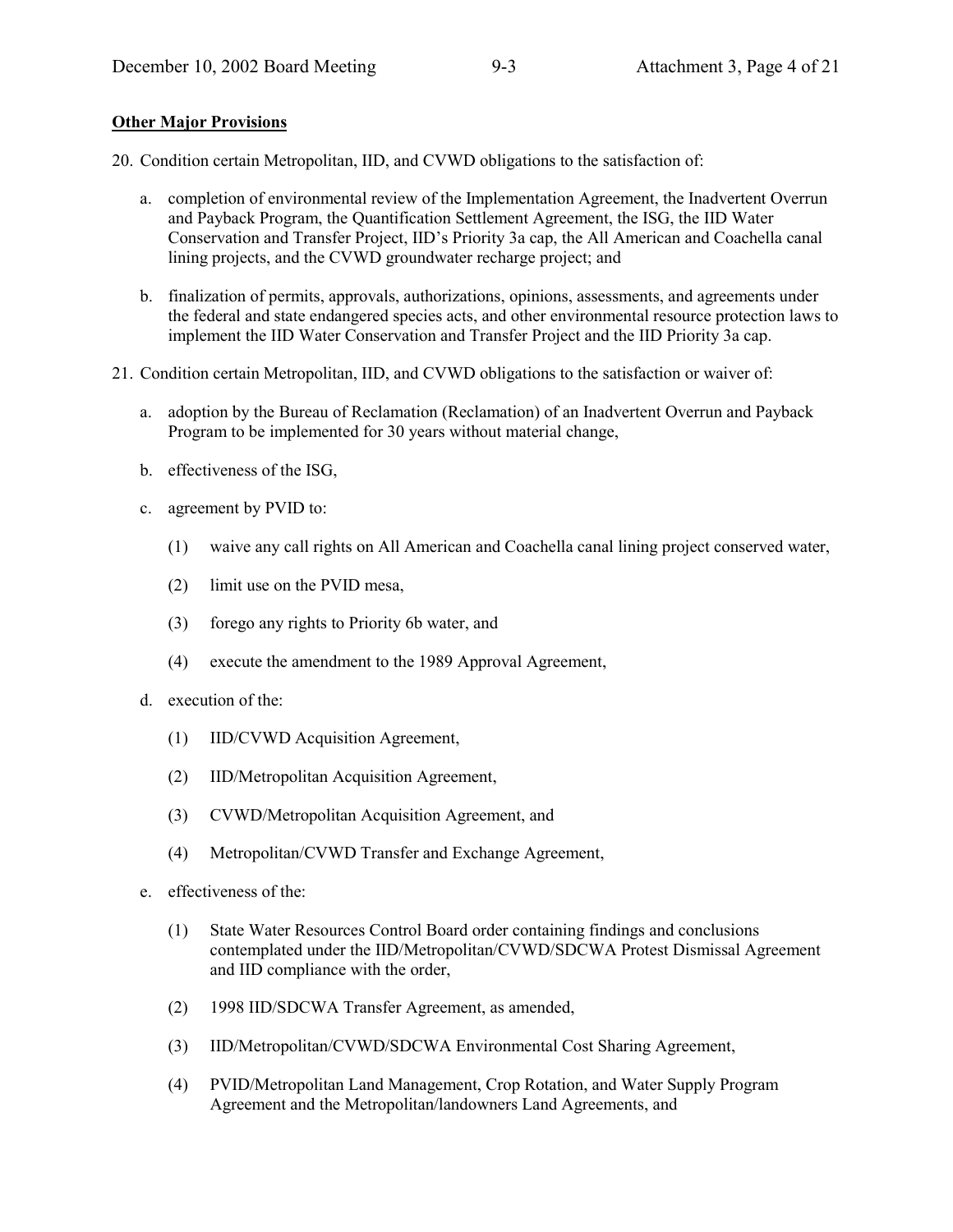- (5) Amendment to the SDCWA/Metropolitan Exchange Agreement.
- 22. Condition IID's obligations on its determination that its environmental compliance and mitigation costs will not exceed \$30 million in 1998 dollars.
- 23. Condition CVWD's obligations on execution by the United States of an amendment to CVWD's contract for replacing the first 49 miles of the Coachella Canal.
- 24. Condition Metropolitan's obligations on Reclamation agreeing with Metropolitan, IID, and CVWD to develop a process for establishing a statistically significant trend test for increases in use by Priorities 1, 2, and 3b.
- 25. Metropolitan, CVWD, and Desert Water Agency are to meet in good faith to conclude negotiations on a proposed transfer and exchange of 100,000 af of State Project Water from Metropolitan to CVWD and DWA.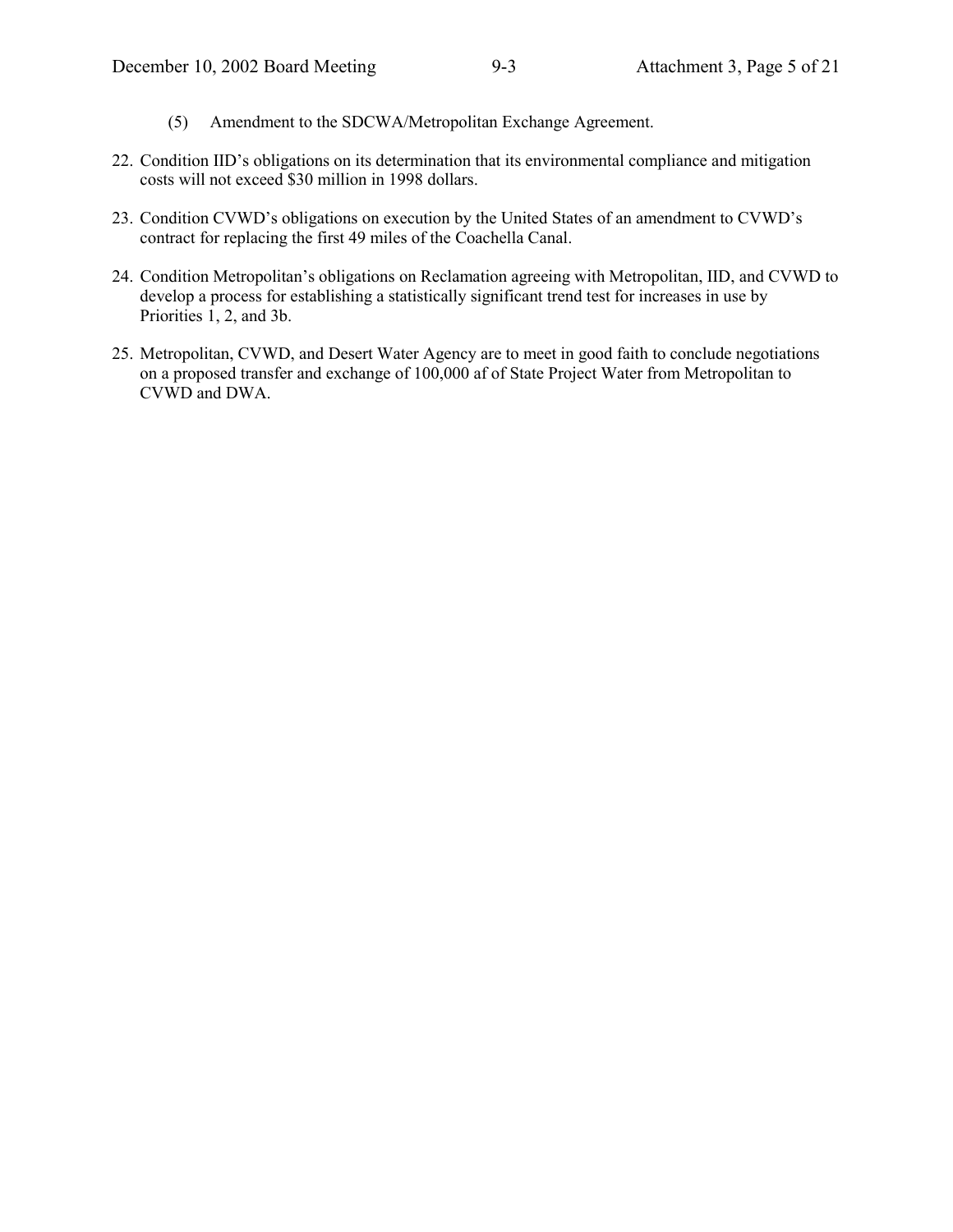## **Proposed Major Terms of 2. Implementation Agreement among the Department of the Interior, Coachella Valley Water District, Imperial Irrigation District, Metropolitan and San Diego County Water Authority**

#### **Basic Provisions**

- 1. Determine that appropriate environmental review and compliance for the Agreement has been completed under federal law.
- 2. Find that the water budget components of the QSA, which would be in effect for up to 75 years, and the water budget components of the other related agreements facilitate and will benefit the Secretary of the Interior's (Secretary) management of the Colorado River.

#### **Water**

- 3. Provide that the Secretary agrees to deliver Colorado River water:
	- a. To the San Luis Rey Indian Water Rights Settlement Parties beyond the quantification period pursuant to Public Law 100-675,
	- b. To IID up to 3.1 mafy less the amount of Priority 3a water conserved by IID for the benefit of others as follows:
		- (1) Metropolitan and CVWD--equal to the amount conserved in accordance with the terms of the Amended 1988 and 1989 Agreements,
		- (2) SDCWA--equal to the amount conserved in accordance with the terms of the 1998 IID/SDCWA Transfer Agreement,
		- (3) CVWD--in an amount equal to the amount conserved for CVWD,
		- (4) San Luis Rey Indian Water Rights Settlement Parties, and Metropolitan (and/or retained by IID under conditions which would not adversely affect Metropolitan) from the All American Canal and Coachella Canal lining projects.
	- c. To CVWD up to 330,000 afy less an amount of Priority 3a water equal to that conserved by CVWD for the benefit of others, as follows
		- (1) San Luis Rey Indian Water Rights Settlement Parties, and Metropolitan (and/or IID under conditions which would not adversely affect Metropolitan) from the Coachella Canal Lining Project.

plus (to CVWD):

(2) 20,000 afy of Priority 3a water made available by Metropolitan under the Amended 1989 Agreement,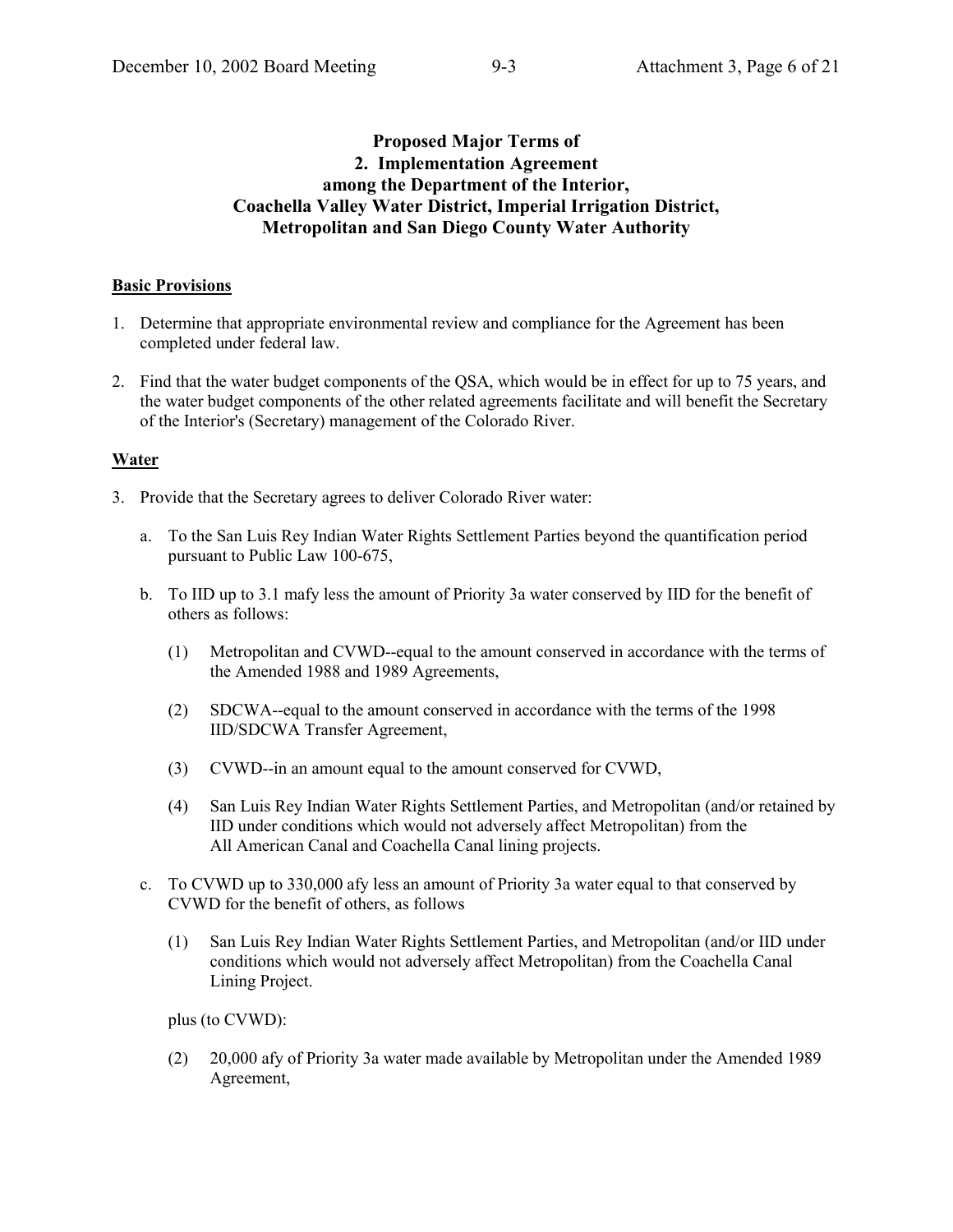- (3) 50,000 afy of water made available by Metropolitan in year 46 under the CVWD/Metropolitan Acquisition Agreement, and
- (4) 35,000 afy under the terms of the Metropolitan/ CVWD Transfer and Exchange Agreement.
- d. To Metropolitan up to 550,000 afy under Priority 4 and 662,000 afy under Priority 5:
	- (1) less the amount in any calendar year that Priorities 1 and 2 use, together with Priority 3b use on the PVID Mesa lands, exceeds 420,000 afy, or as determined by the Inadvertent Overrun and Payback Program,
	- (2) plus the difference in any calendar year between that used within Priorities 1, 2, and 3b and 420,000 afy.
- 4. Provide that the Secretary agrees to deliver:
	- a. water that CVWD declines to IID, Metropolitan, or subject to the approval of the Secretary an unspecified user, in accordance with the IID/Metropolitan Acquisition Agreement.
	- b. priority 6a water: 38,000 afy to Metropolitan, 63,000 afy to IID, and 119,000 afy to CVWD.
- 5. Provide that in any year the Secretary may reduce the amount of water otherwise available to:
	- a. IID by up to 11,500 af,
	- b. CVWD by up to 3,000 af, and
	- c. Metropolitan by up to the remainder needed in order to satisfy miscellaneous and Indian present perfected rights within the State of California.

#### **Other Major Provisions**

- 6. Determine that, no action by the Department of the Interior is necessary to consider whether the past use of Colorado River water by IID satisfies applicable requirements for reasonable and beneficial use.
- 7. Recognize IID's implementation of conservation measures and absent any material adverse change in IID's irrigation practices or material advances in technology associated with economically feasible irrigation efficiency, the Secretary does not anticipate any need to assess IID's reasonable and beneficial use of water prior to year 20 of the quantification period.
- 8. Acknowledge the ongoing importance to the QSA of the Inadvertent Overrun and Payback Program and accordingly the Secretary will not materially modify the Program for 30 years as long as there is full and timely implementation of the water budget components of the QSA.
- 9. Recognize the ongoing importance to the QSA, and the willingness of IID, CVWD and Metropolitan to enter into the QSA's related agreements and this Agreement, of the ISG.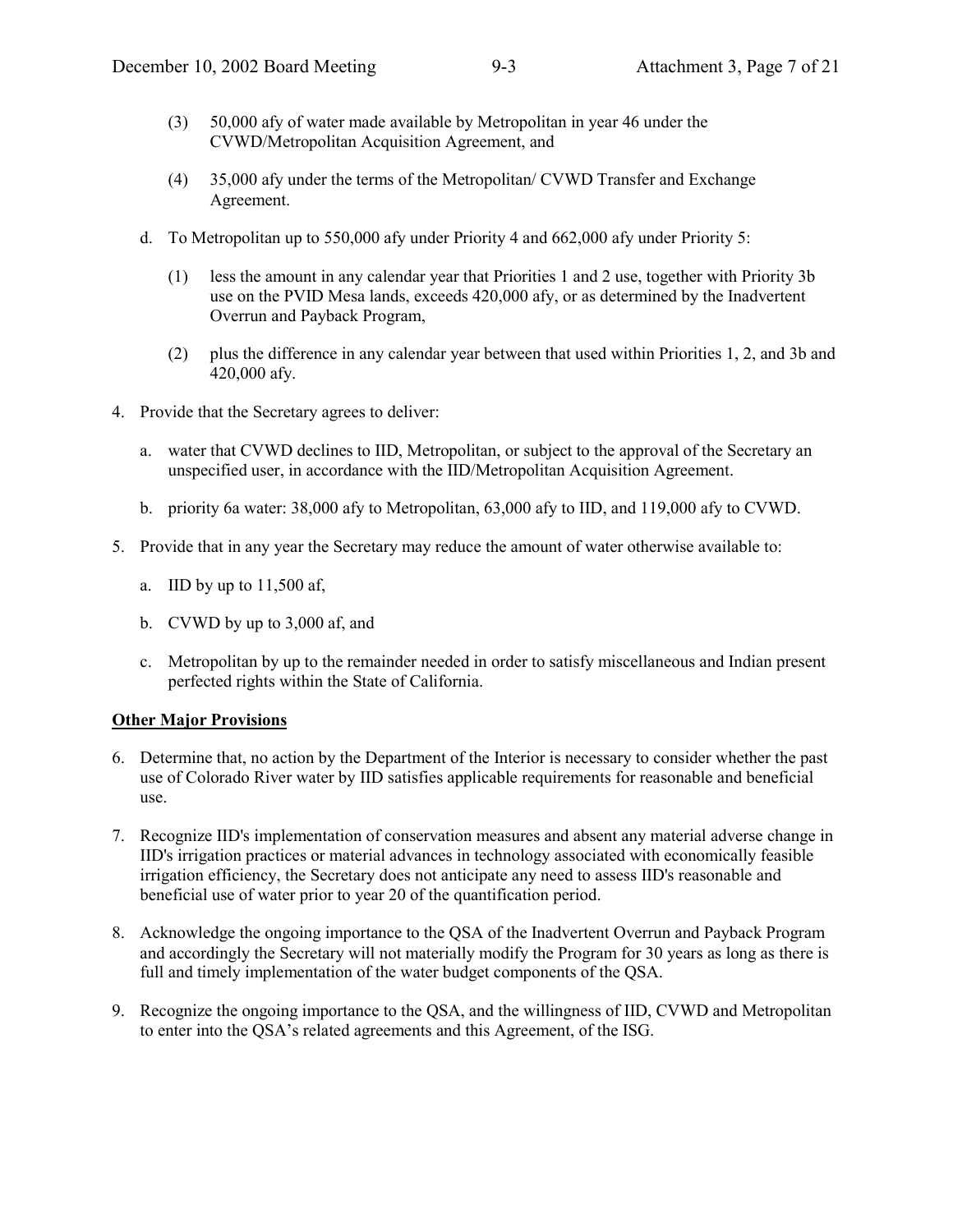## **Proposed Major Terms of 3. Conservation Agreement among the Bureau of Reclamation, Imperial Irrigation District, Coachella Valley Water District, San Diego County Water Authority and Metropolitan**

The major terms of the proposed Conservation Agreement:

## **Regulatory Framework**

- 1. IID commenced development of a habitat conservation plan (HCP) pursuant to Section 10 of the Endangered Species Act that is not expected to be completed prior to execution of the QSA.
- 2. Reclamation has developed a voluntary species conservation program, described in a Biological Assessment, to meet the statutory and regulatory requirements for the issuance of incidental take authorizations for the impacts to listed species in the IID and Salton Sea areas that may result from activities of IID, CVWD, SDCWA, and Metropolitan related to implementation of water conservation projects identified in the QSA.
- 3. The U.S. Fish and Wildlife Service is preparing a Biological Opinion (BO), which will contain a statement of incidental take that will result from the water conservation projects identified in the QSA, and the reasonable and prudent measures that are necessary and appropriate to minimize the impacts of the incidental take.

#### **General Provisions**

- 4. The Agreement identifies responsibilities of the parties to fund and implement conservation measures identified in the BO for brown pelican, California black rail, desert pupfish, mountain plover, southwestern willow flycatcher, and Yuma clapper rail.
- 5. The Agreement will be effective upon execution of the QSA and the Secretarial Implementation Agreement, and issuance of a BO by December 31, 2002.

#### **Cost to Metropolitan**

- 6. Costs will be based on the final set of reasonable and prudent measures identified in the U.S. Fish and Wildlife Service's BO.
- 7. It is anticipated that IID, CVWD, SDCWA, and MWD will share the costs of implementing conservation measures and reasonable and prudent measures identified in the BO in accordance with the provisions of the Environmental Cost Sharing Agreement.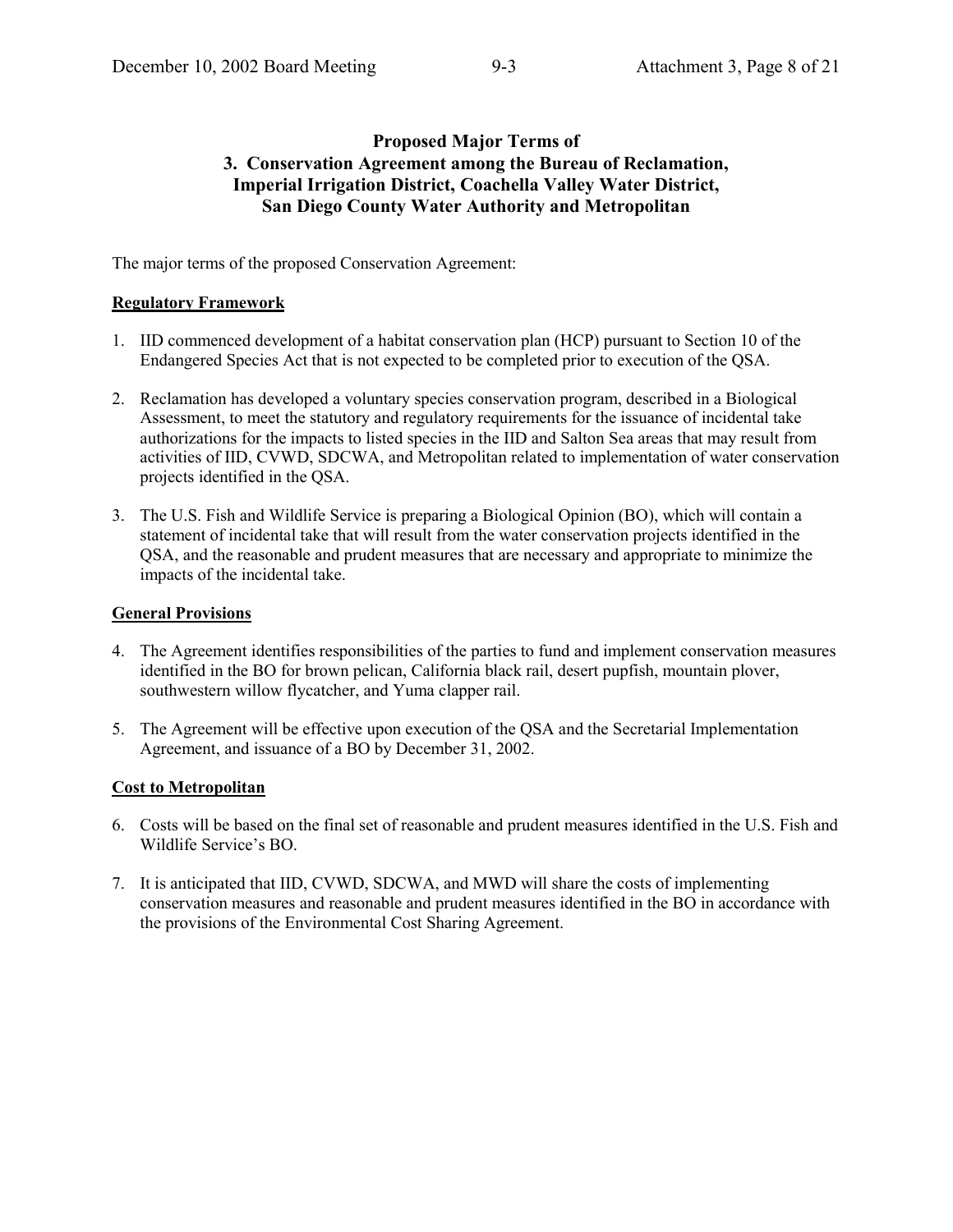## **Proposed Major Terms of 4. Environmental Cost Sharing Agreement among Imperial Irrigation District, Coachella Valley Water District, Metropolitan, and San Diego County Water Authority**

## **Basic Provision**

1. Provide for the specified allocation of QSA-related environmental review, mitigation and litigation costs for up to 75 years.

#### **Division of Environmental Review and Litigation Costs**

- 2. Agree not to share environmental review costs, but each party to bear its own costs except as a party and one or more of the other parties may otherwise agree.
- 3. Contemplate joining in the defense of any environmental litigation pertaining to the QSA and the transactions contemplated by the QSA.
- 4. Agree not to share environmental litigation costs, but each party to bear its own costs incurred in connection with any such defense, except as such party may otherwise agree pursuant to a joint defense agreement.
- 5. Agree to use reasonable best efforts jointly to purchase environmental mitigation insurance to insure the payment of unexpected environmental mitigation costs. The Parties are to pay the premium or premiums for any environmental mitigation insurance, in the aggregate, as follows:
	- a. CVWD--\$100,000
	- b. Metropolitan--\$100,000
	- c. SDCWA--\$200,000 and
	- d. IID--the balance.
- 6. Share and pay reimbursement requested if:
	- a. Reclamation, the United States Fish and Wildlife Service, or any other federal agency, or
	- b. the California Department of Fish and Game, or any other California State agency

request the parties reimburse any of its costs and the parties agree to the request as follows: 25 percent by IID, 25 percent by CVWD, and 50 percent jointly by Metropolitan and SDCWA.

## **Allocation of Expected Environmental Mitigation Costs in Excess of State Contribution**

7. Pay or reimburse the remaining expected environmental mitigation costs in proportion to the conserved water actually made available to CVWD, Metropolitan, and SDCWA under the acquisition agreements and the IID/SDCWA Transfer Agreement over the 45-year period commencing on the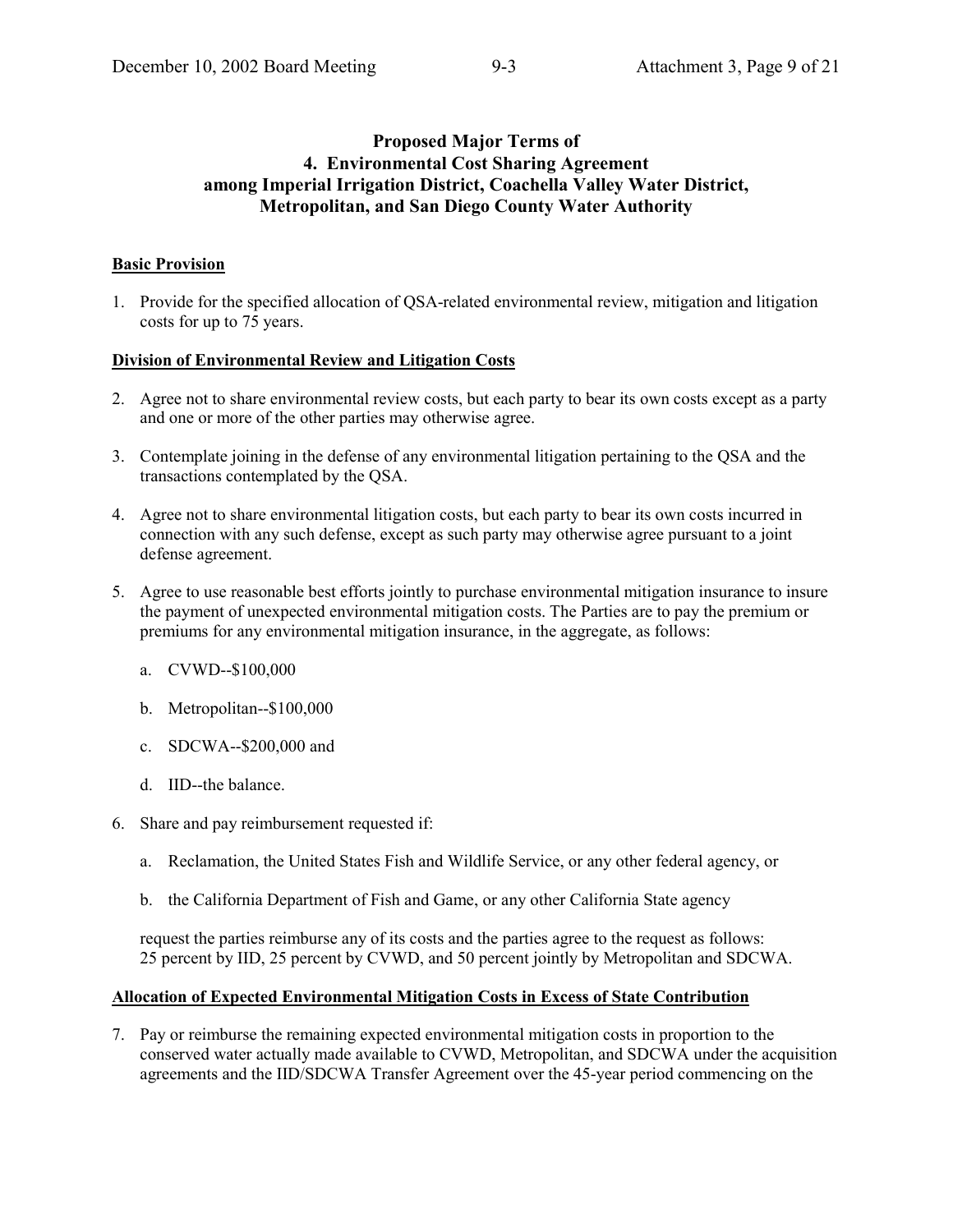effective date after taking into account the state contribution. SDCWA will receive credit or reimbursement from IID, subject to the following limit of liability:

a. IID's total payments of environmental mitigation costs, net of any reimbursements received by IID are not to exceed \$30 million in 1998 dollars.

#### **Allocation of Unexpected Environmental Mitigation Costs**

- 8. Pay or reimburse all unexpected environmental mitigation costs other than excluded costs in the same proportion and subject to the same adjustments and final quantification contemplated for expected environmental mitigation costs.
- 9. Able to give advance written notice to the other Parties of CVWD's, Metropolitan's, or SDCWA's decision to withdraw its financial support for the continued funding of unexpected environmental mitigation costs at any time after the Parties determine that there will be such costs.

#### **Term**

10. Terminate with the expected 75-year term of the QSA. Upon termination, the obligations of the Parties continue with respect to expected and unexpected environmental mitigation costs attributable to conserved water transferred to or acquired by the Parties prior to the termination date for as long as environmental mitigation is required to mitigate the impacts of those transfers and acquisitions.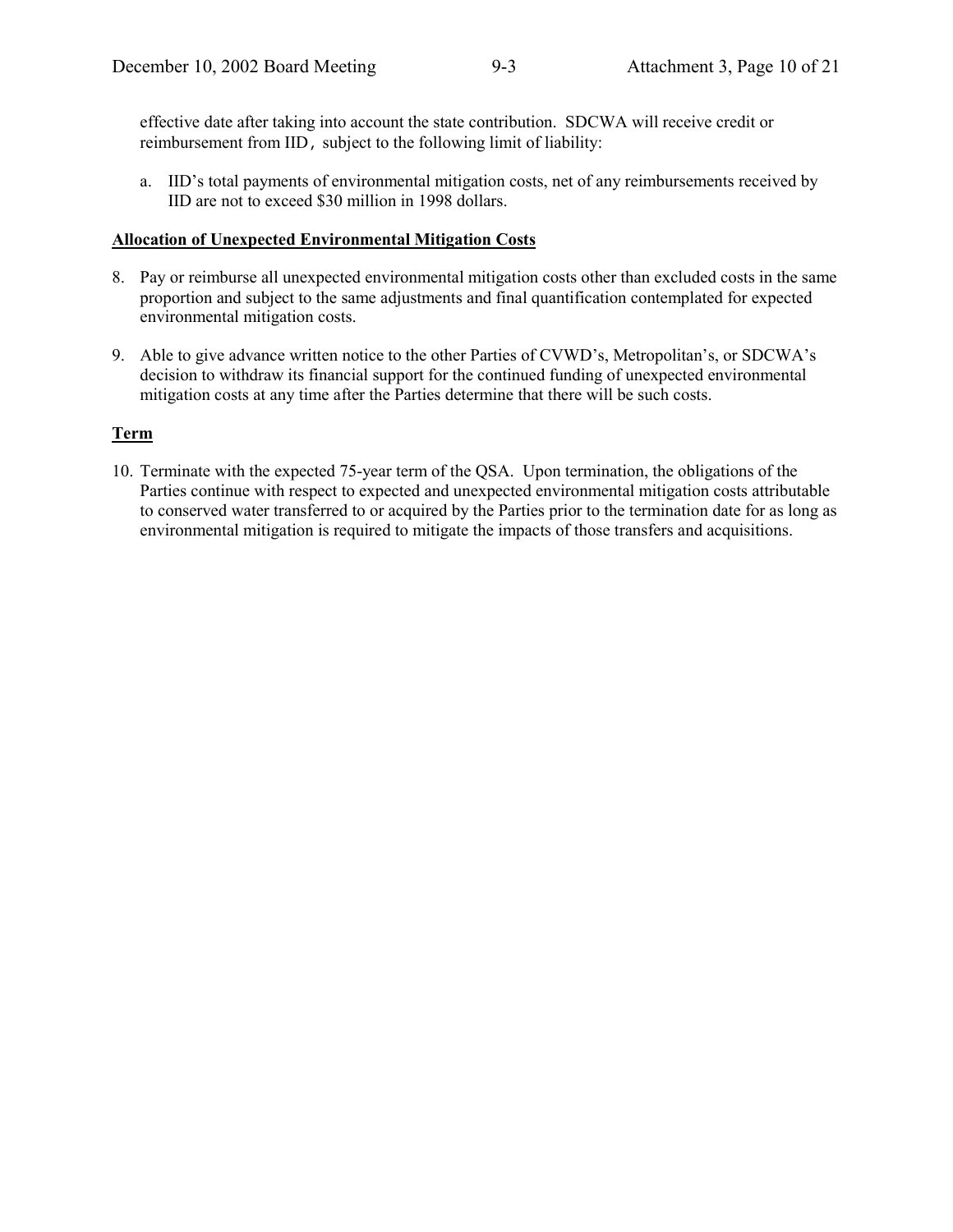## **Proposed Major Terms of 5. Agreement for Acquisition of Conserved Water between Imperial Irrigation District and Metropolitan**

#### **Basic Provisions (up to 75 years to):**

- 1. amend the 1988 Agreement for the Implementation of a Water Conservation Program and Use of Conserved Water between IID and Metropolitan and the 1989 Approval Agreement among IID, Metropolitan, Coachella Valley Water District, and the Palo Verde Irrigation District,
- 2. work cooperatively to cause portions of the All American Canal to be lined in order to create conserved water for acquisition by Metropolitan,
- 3. give Metropolitan a right of first refusal on certain conserved water made available by IID to CVWD, and
- 4. give Metropolitan options to acquire certain conserved water.

#### **Water Quantity**

- 5. Give Metropolitan a right of first refusal to acquire conserved water made available by IID to CVWD that CVWD elects not to acquire, which will be made available incrementally beginning in 2008 with the following milestones:
	- a. 4,000 af in 2008,
	- b. 45,000 af in 2017, the year after the ISG terminates, and
	- c. 103,000 af maximum in 2026.

The maximum amount will be reduced to 50,000 af in 2047.

6. Give Metropolitan an option to acquire from IID 2,500 af of Conserved Water in 2020, 5,000 af in 2021, and 2,500 af in 2022.

#### **Cost to Metropolitan**

- 7. Pay IID for acquisition of conserved CVWD/Metropolitan option water in the following amounts:
	- a. \$125 per acre-foot, in 1999 dollars; and
	- b. any and all incremental environmental review process and mitigation costs attributed to exercise of the right of first refusal, as set forth in the Environmental Cost Sharing Agreement.
- 8. Pay for environmental process and mitigation costs as determined under the Environmental Cost Sharing Agreement.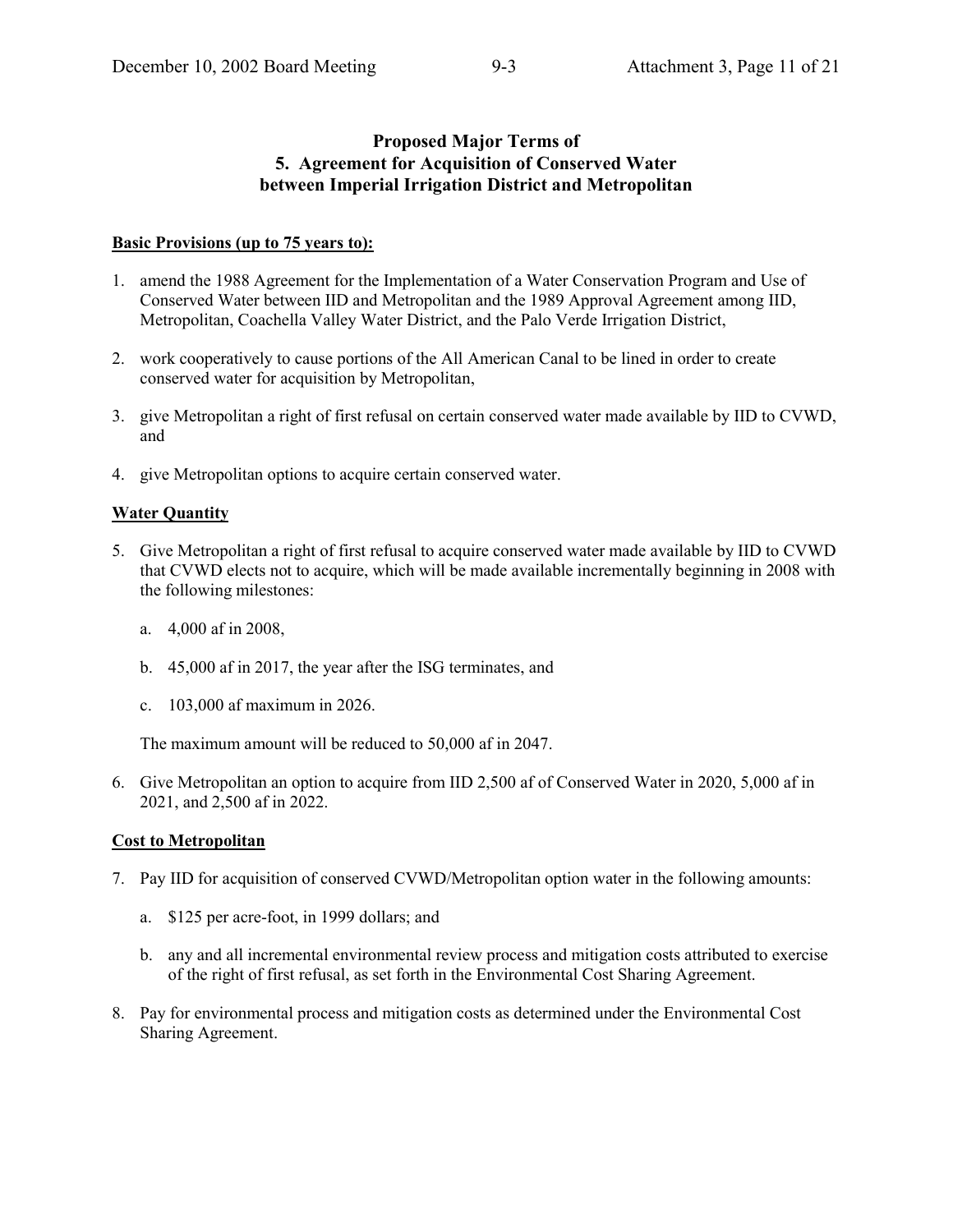#### **Peace Treaty**

- 9. Agree not to challenge IID's reasonable and beneficial use for the term of the Agreement unless and until IID enters into an agreement or seeks to transfer water that is not permitted under the IID/MWD Acquisition Agreement.
- 10. Place limits on the position that Metropolitan might take on IID's use of water for the term of the Agreement.
- 11. Limit IID's ability to make transfers of water for the first 21 years other than:
	- a. transfers permitted by the QSA,
	- b. defensive transfers that IID proposes, subject to Metropolitan's right of first refusal to acquire such water, and
	- c. transfers of 30,000 af per year (afy) within Imperial County.

#### **Term**

12. Terminate with the QSA.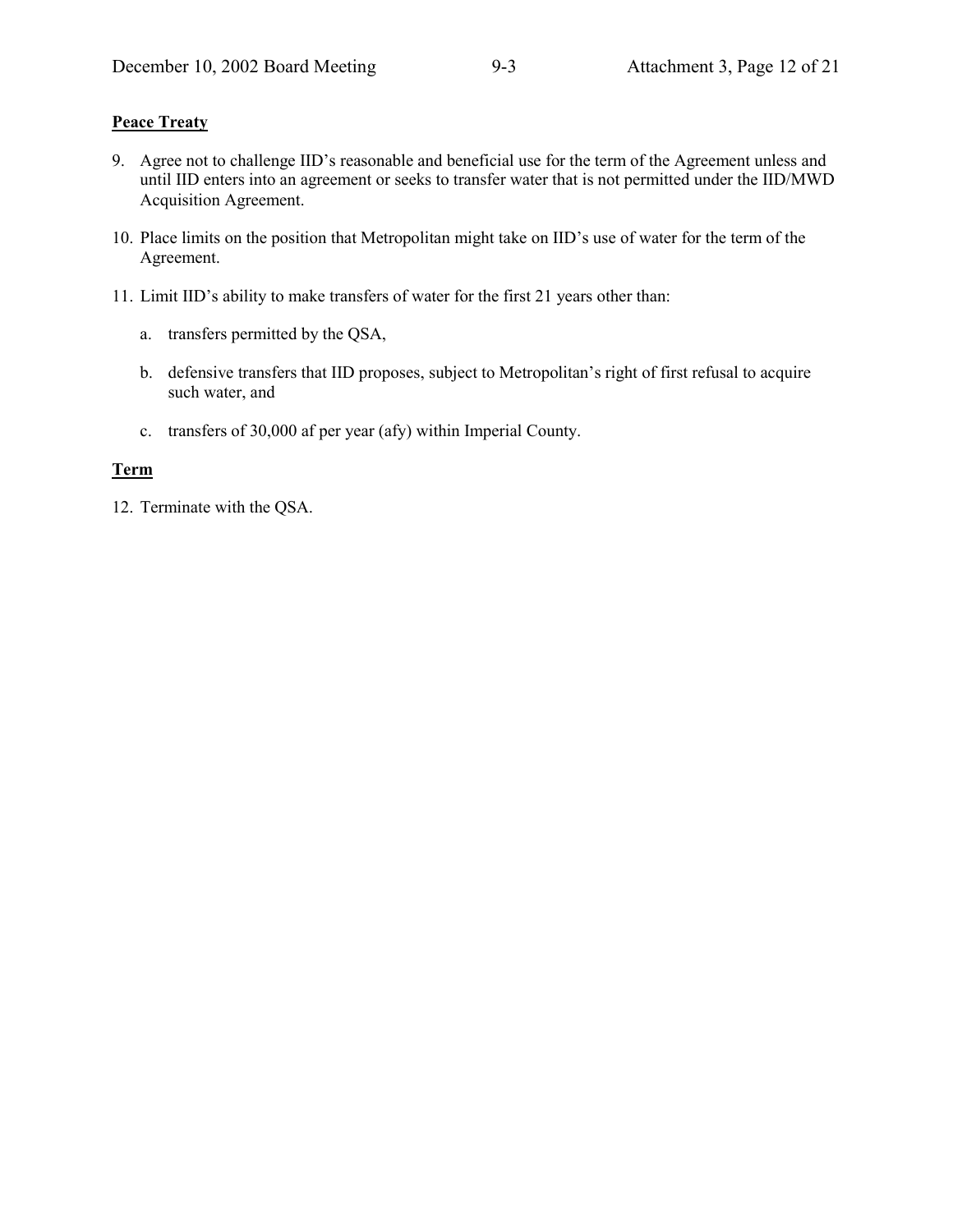## **Proposed Major Terms of 6. Amendment to 1988 Water Conservation Agreement between Imperial Irrigation District and Metropolitan**

#### **Basic Provision**

1. Extend the term of the 1988 Water Conservation Agreement to December 31, 2041, or 270 days beyond the termination of the QSA which would be up to 75 years, whichever is later, plus any extension applicable under the 1988 Water Conservation Agreement.

#### **Remaining Provisions**

2. Amend administrative provisions of the 1988 Water Conservation Agreement to conform with the QSA.

#### **Term of the Amendments**

3. Terminate with the QSA except for item 1.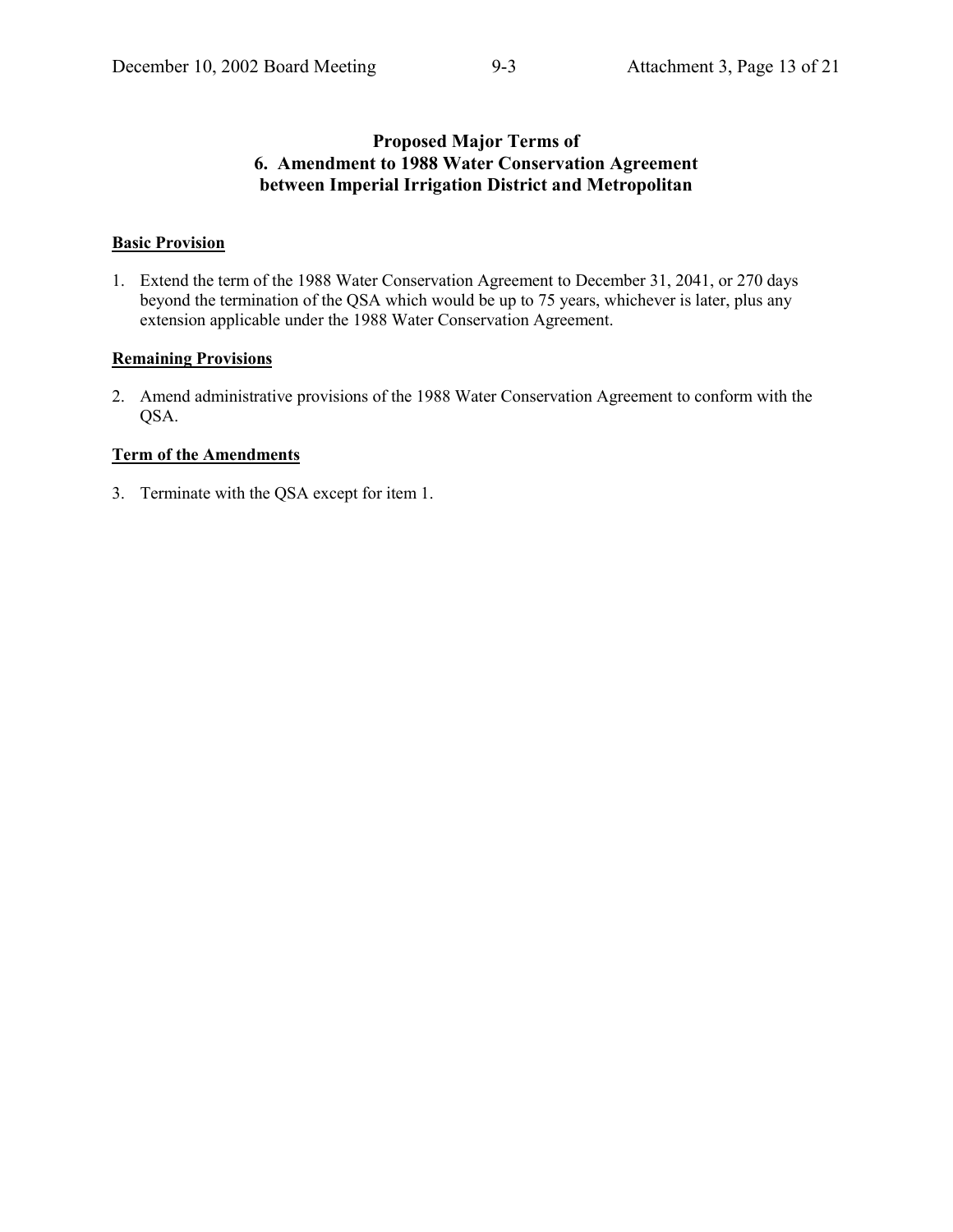## **Proposed Major Terms of 7. Amendment to 1989 Approval Agreement among Imperial Irrigation District, Metropolitan, Palo Verde Irrigation District and Coachella Valley Water District**

#### **Basic Provisions**

- 1. Amend the provisions governing reductions in use by Metropolitan of water conserved by IID under the 1988 Water Conservation Agreement for the benefit of CVWD and PVID to simply provide for reductions in use by Metropolitan of up to 20,000 afy to offset the shortfall of water available to CVWD under Priority 6, at no cost to CVWD or the other parties to the 1989 Approval Agreement.
- 2. Continue the agreement by PVID not to divert, pump, use or demand the water conserved by IID under the 1988 Water Conservation Agreement for up to 75 years.

#### **Modification and Substitution of Projects**

3. Delete provisions that provided IID flexibility to modify the scope of projects or substitute projects currently implemented under the 1988 Water Conservation Agreement.

#### **Remaining Provisions**

4. Amend administrative provisions of the 1989 Approval Agreement to conform with the QSA.

#### **Term of the Amendments**

5. Terminate with the QSA.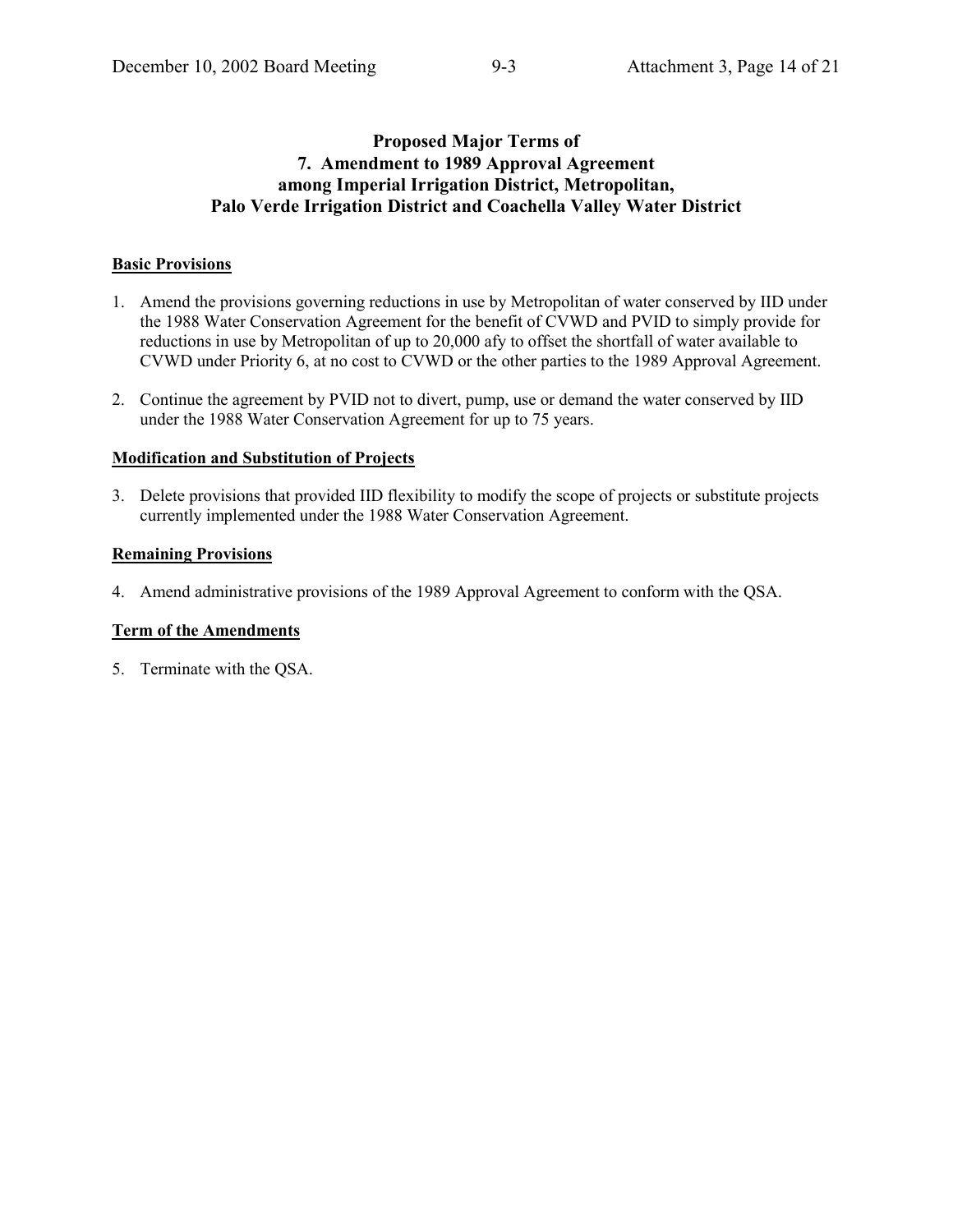## **Proposed Major Terms of 8. Amendment to the Agreement to Supplement Approval Agreement between Coachella Valley Water District and Metropolitan**

#### **Basic Provisions**

- 1. Extend the term of the 1989 Supplemental Agreement to December 31, 2041, or 270 days beyond the termination of the QSA which would be up to 75 years, whichever is later.
- 2. Eliminate the 450,000 af limitation on CVWD use of Colorado River water for the term of the amendment in view of the QSA's quantification requirement.

## **Term of the Amendments**

3. Terminate with the QSA except for item 2.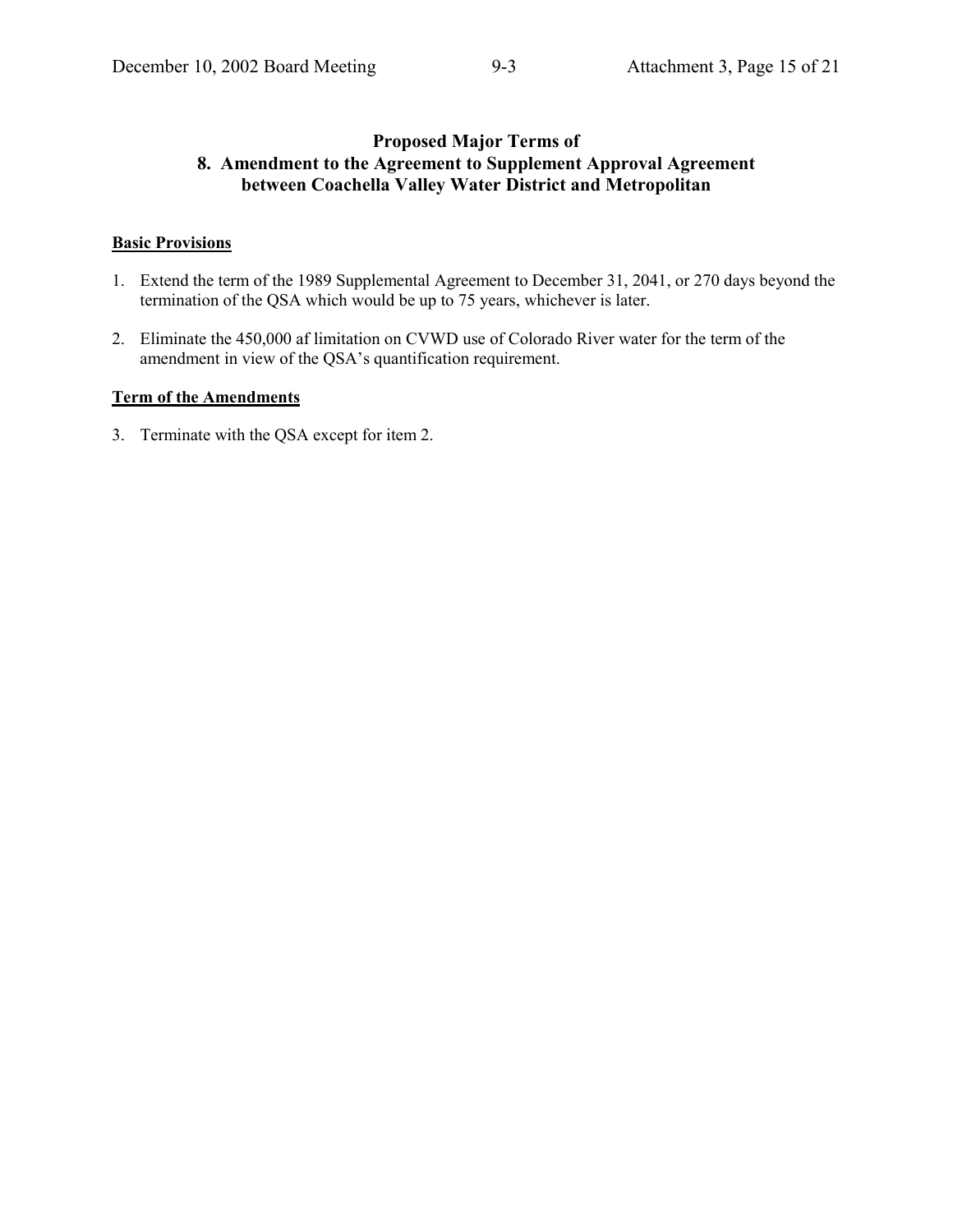## **Proposed Major Terms of 9. Amendment to the Exchange Agreement between Metropolitan and San Diego County Water Authority**

#### **Basic Provisions**

- 1. Make available up to 390,000 af from the Palo Verde Land Management, Crop Rotation and Water Supply Program to SDCWA within the first 15 years on a schedule to be determined by Metropolitan.
- 2. Provide Metropolitan an additional 10,000 af of water that is to be transferred to SDCWA by IID in accordance with the 1998 IID-SDCWA Transfer Agreement as amended in 3 annual installments:
- 3. Provide SDCWA equal amounts of early exchange water in the three years at the Metropolitan Point(s) of Delivery under the same terms applicable to deliveries of other exchange water.

#### **Payment**

- 4. Receive from SDCWA payment of a reasonable proportion of all of Metropolitanís costs under the agreement with PVID, including a proportional share of the total socioeconomic costs incurred under that agreement.
- 5. Specify that the contract price in the event of force majeure of any early exchange water provided by Metropolitan subsequent to 2022 will be in accordance with the Exchange Agreement.

#### **Term**

- 6. Provide that the proposed Amendment Agreement will become effective upon the Effective Date of the QSA.
- 7. Provide that the proposed Amendment Agreement will terminate on the earlier of:
	- a. the QSA Termination Date, if such occurs before the 1998 IID/SDCWA Initial Transfer Date, or
	- b. the Exchange Agreement Termination Date.

#### **Other Major Provisions**

- 8. Recognize that SDCWA consents to and waives any right to object to acquisition of water by Metropolitan from IID under the terms of the IID/Metropolitan Acquisition Agreement.
- 9. Exchange water made available from the Palo Verde Program under the 1998 Metropolitan/SDCWA Exchange Agreement.
- 10. Specify that SDCWA will pay or reimburse CVWD an aggregate amount equal to fifty percent in 1999 dollars of any reasonably determined environmental process and mitigation expenses allocable to the first fifty thousand acre-foot per year acquisition in excess of the CVWD environmental cost ceiling but not to exceed a total payment by SDCWA of \$1.2 million.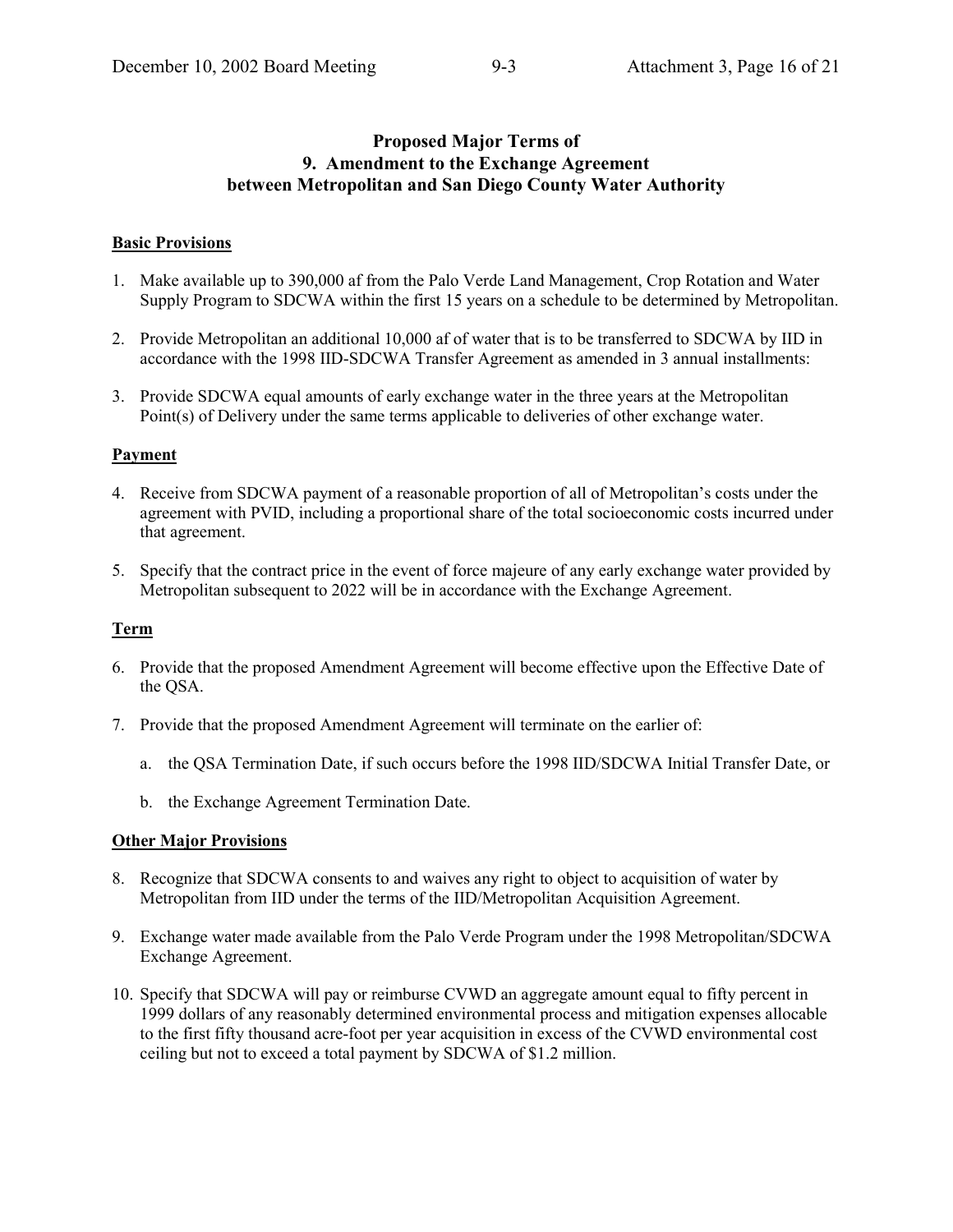## **Proposed Major Terms of 10. Agreement for Acquisition of Conserved Water between Coachella Valley Water District and Metropolitan**

#### **Basic Provisions**

- 1. Up to 75 years to:
	- a. amend the 1989 Approval Agreement among IID, CVWD, Metropolitan, and PVID,
	- b. work cooperatively to cause portions of the Coachella Canal to be lined in order to create conserved water for acquisition by Metropolitan,
	- c. reimburse CVWD for certain costs associated with CVWD's acquisition of Conserved Water from IID,
	- d. provide replacement water for use by CVWD in return for payments by CVWD, and
	- e. give Metropolitan options to acquire certain conserved water as provided in the IID/Metropolitan Acquisition Agreement.

#### **Cost to Metropolitan**

- 2. Pay CVWD a portion of the amount actually paid by CVWD to IID for its acquisition of the second 50,000 afy from IID in the following amounts:
	- a. \$75 per acre-foot in 1999 dollars for the first 20,000 af of the second 50,000 acre-foot acquisition,
	- b. \$42.50 per acre-foot in 1999 dollars for the amount of water exceeding 20,000 af of the second 50,000 acre-foot per year acquisition up to a maximum of 30,000 af; and
	- c. an amount determined pursuant to the Environmental Cost Sharing Agreement pertaining to the difference between the environmental cost amount paid by CVWD in conjunction with (a) and (b) and \$3.50 in 1999 dollars per acre-foot of water acquired.

#### **Replacement Water Provided by Metropolitan for Use by CVWD**

- 3. Obligate Metropolitan beginning in 2047 to provide up to 50,000 af of water annually for use by CVWD to replace the second 50,000 af of conserved water previously provided by IID to CVWD as follows:
	- a. reduce diversions from the Colorado River below that which it would otherwise have been absent this obligation to make water available for CVWD.
	- b. provide non-Colorado River water, subject to Metropolitan and CVWD completing all necessary arrangements.
- 4. Receive right to use or transfer the replacement water that may not be acquired by CVWD.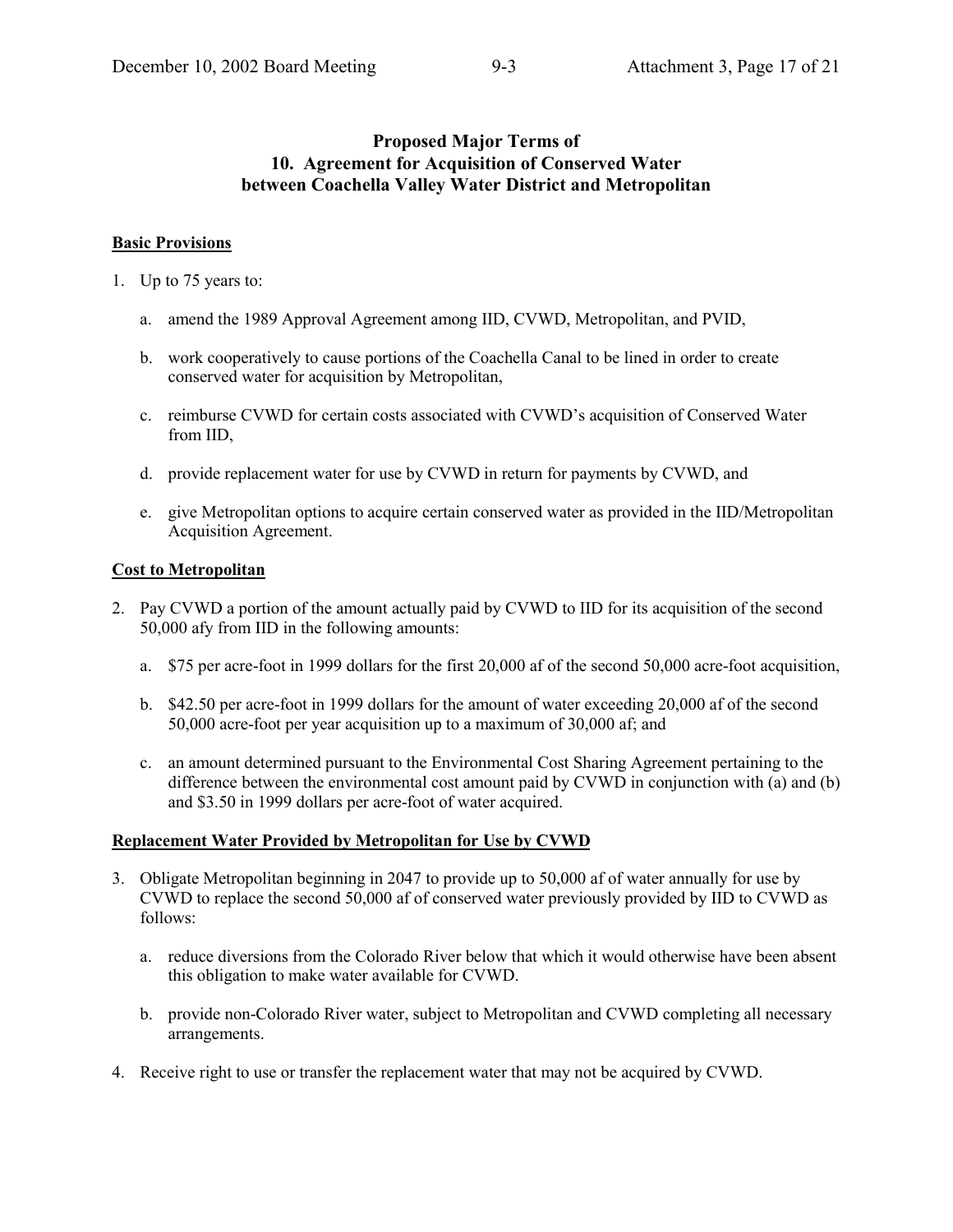- 5. Receive payment from CVWD for the replacement water in an amount equal to:
	- a. \$50 in 1999 dollars per acre-foot for the first 20,000 af of replacement water,
	- b. \$82.50 in 1999 dollars per acre-foot for replacement water exceeding 20,000 af of water, up to a maximum of 30,000 af, and
	- c. the lesser of
		- (1) \$3.50 in 1999 dollars per acre-foot, or
		- (2) the actual annualized cost incurred by Metropolitan to comply with federal, state and local environmental laws and regulations.

#### **Term**

6. Terminate with the QSA.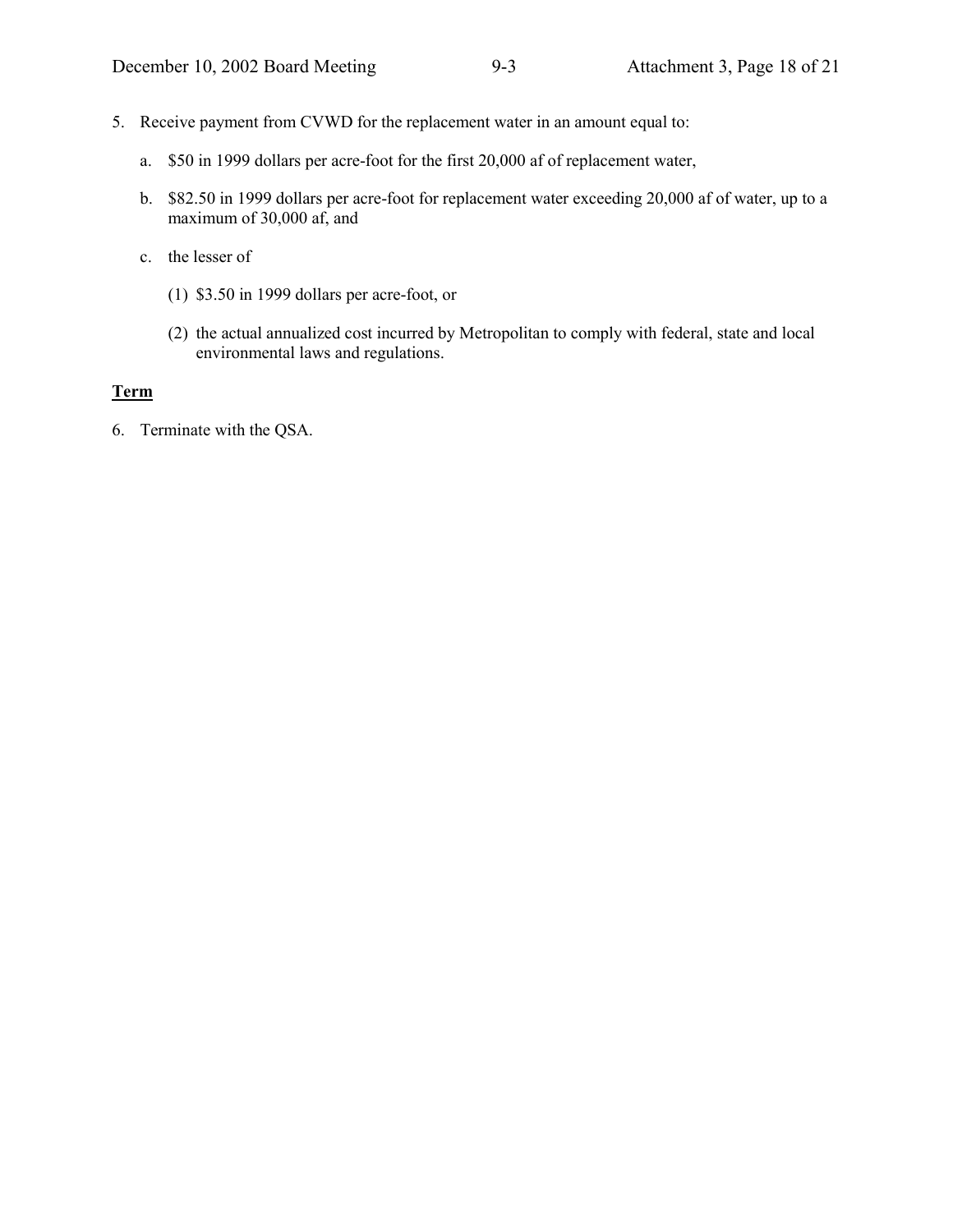## **Proposed Major Terms of 11. Transfer and Exchange Agreement between Coachella Valley Water District and Metropolitan for 35,000 Acre-Feet per Year**

## **Basic Provisions**

- 1. Transfer to CVWD 35,000 af of Metropolitanís State Water Project (SWP) Table A annual entitlement.
- 2. Take delivery of this entitlement transfer water at Devil Canyon Afterbay.
- 3. Provide Colorado River Exchange Water to CVWD, in return for receiving the entitlement transfer water.
- 4. Forebear use of the exchange water at the Colorado River water to permit the Secretary to deliver the water at Imperial Dam or deliver the water to the Whitewater Service Connections.

## **Term, Costs and Payments**

- 5. Commence term on the effective date of the QSA and end, on the earlier of the termination of the QSA, or the expiration of Metropolitan's SWP contract.
- 6. Contingent upon compliance with the CEQA, and the approval of the California Department of Water Resources.
- 7. Pay all costs for the delivery of entitlement transfer water and receive \$60 per af adjusted biannually from CVWD. CVWD is to pay any costs associated with the exchange water from Imperial Dam through the All American and Coachella Canals. If the exchange water is delivered at the Whitewater Service Connections, CVWD pays Metropolitan the Supplemental Energy Cost for delivery of the Exchange Water.

#### **Other Major Provisions**

- 8. Obligate Metropolitan to exchange the full 35,000 af annually for CVWD's benefit, subject to certain indemnifying conditions.
- 9. Distinct from a proposed Metropolitan-CVWD conjunctive use program.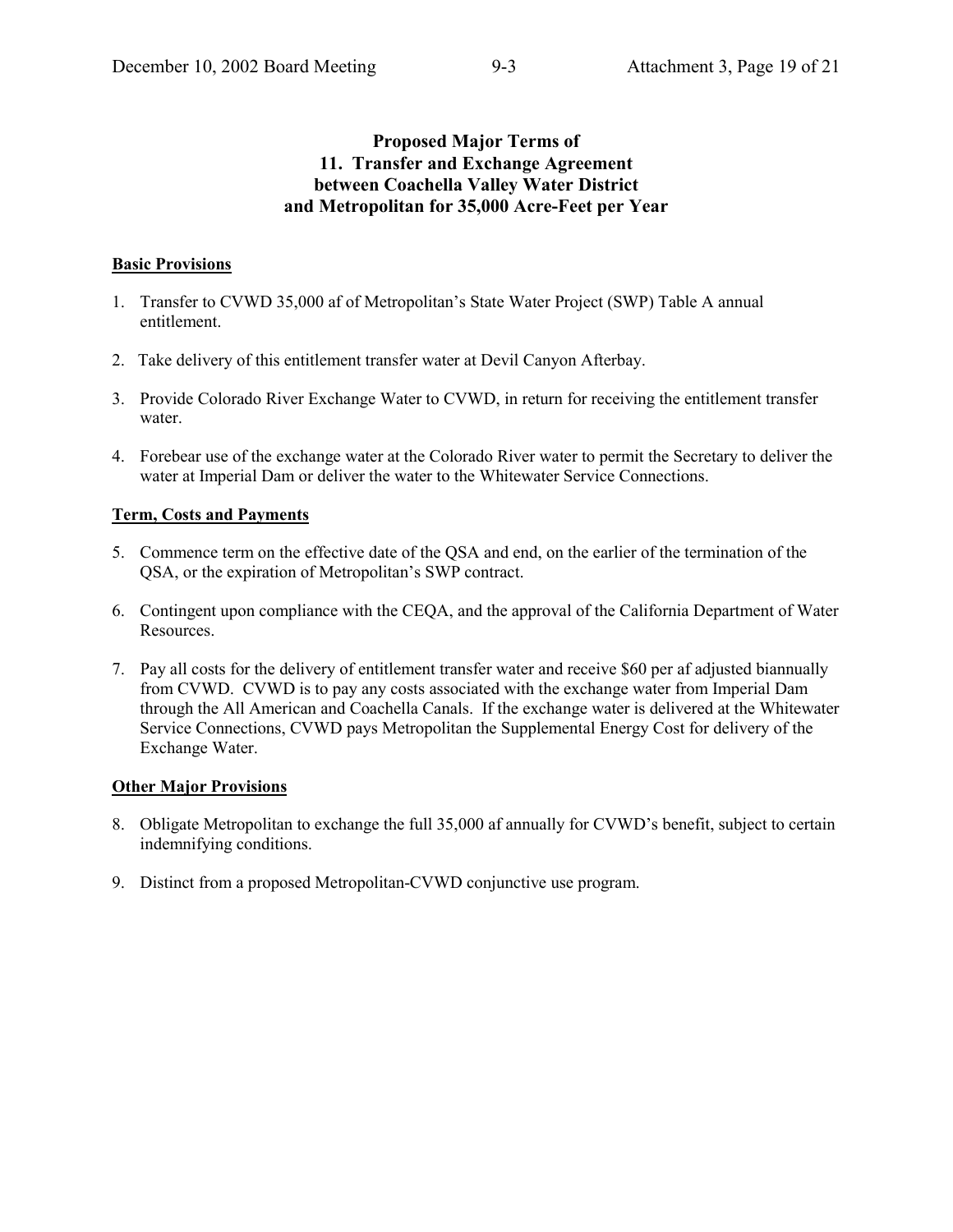## **Proposed Major Terms of 12. Interim Surplus Guidelines Agreement among Imperial Irrigation District, Coachella Valley Water District, Metropolitan, and California Department of Water Resources**

## **Basic Provisions**

- 1. Provide terms and conditions under which the Parties will support, at Metropolitanís election, the extension of ISG as adopted and implemented by the Secretary of the Interior.
- 2. Support, to the extent requested by Metropolitan, the extension of the ISG beyond a 15-year period of time as provided in the QSA so long as such extension does not materially reduce the amount of water available to the Parties under the water budgets established in the QSA.
	- a. Metropolitan is to provide the other Parties 24 months in advance of the expiration of the ISG, the length of extension to be sought, any changes to the Guidelines to be sought, and the basis for its determination that such extension will not result in any material reduction in the water available to IID or CVWD under the water budgets established in the QSA.
	- b. CDWR, IID and CVWD are to within 60 days individually or collectively send notice to Metropolitan of their support for the extension of Interim Surplus Criteria Guidelines or the basis for its (their) determination that a material reduction in the water available to IID and/or CVWD under the water budgets established in the QSA will occur.

#### Conditions to CDWR's, IID's CVWD's and Metropolitan's Obligations

3. Condition effectiveness on QSA being in full force and effect, and each of the Related Agreements being in full force and effect.

#### **Dispute Resolution**

4. Meet and confer in the event of a disagreement regarding the effect of Metropolitan's Notice of Extension on the water budgets established in the QSA within 30 days of the Response Notice being sent to Metropolitan to resolve, by unanimous vote. Resolve dispute by binding arbitration conducted in a neutral county or at such other location as the Parties may agree if it cannot be resolved by agreement.

## **Term**

5. Terminate with the expected 75-year term of the QSA.